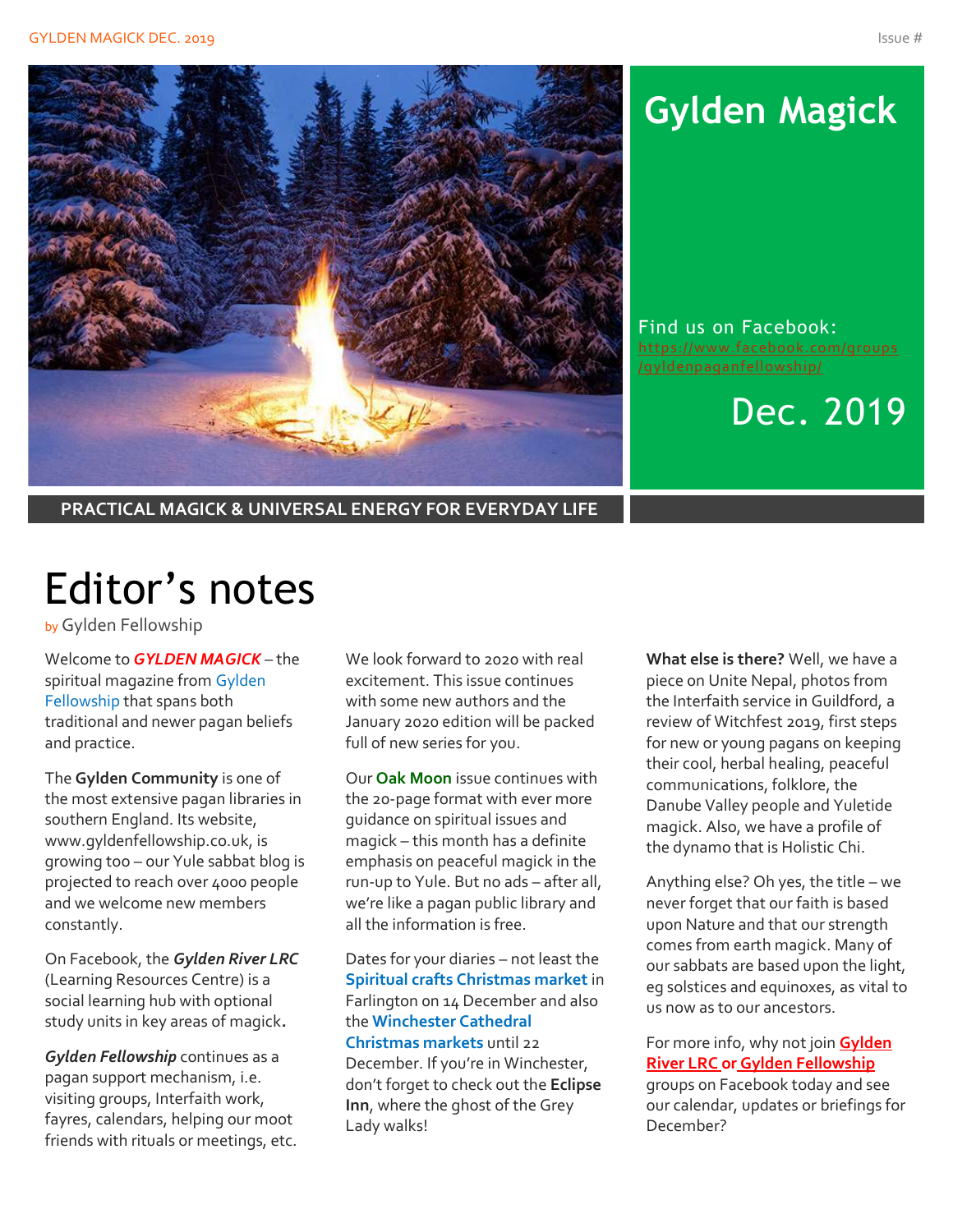# Contents: December 2019

| <b>Monthly features</b>                                                | Pages 3-4   |  |  |  |
|------------------------------------------------------------------------|-------------|--|--|--|
| <b>Altar tools - Stangs</b>                                            |             |  |  |  |
| <b>Crystals - Selenite</b>                                             |             |  |  |  |
| <b>Herbal healing - Bayberry</b>                                       |             |  |  |  |
| Kitchen witchcraft - Yule ginger biscuits                              |             |  |  |  |
| <b>Peaceful communications by Vali Trinity</b>                         | Page 5      |  |  |  |
| Photos: Interfaith week environment service - photos by Kauthar Hashmi | Page 6      |  |  |  |
| <b>Unite Nepal by Dawnie Tottle</b>                                    | Page 7      |  |  |  |
| Ancient peoples - Danube Valley Civilisation by Gylden Fellowship      | Page 8      |  |  |  |
| Poetry from the Gylden archive                                         | Page 9      |  |  |  |
| First Steps: having a stress-free Yule by Nick the Witch               | Pages 10-12 |  |  |  |
| Review - Witchfest 2019 by Jonathan Argento                            | Page 13     |  |  |  |
| <b>Golden dreams by the Storyteller</b>                                | Page 14     |  |  |  |
| Yule magick by Gylden Fellowship                                       | Pages 15-17 |  |  |  |
| Profile - Holistic Chi by Wayne and Jane Davis                         | Page 18     |  |  |  |
| Environment - wildlife in your garden by Waverley Healing Wheel        | Page 19     |  |  |  |
| <b>Gylden contact info</b>                                             |             |  |  |  |

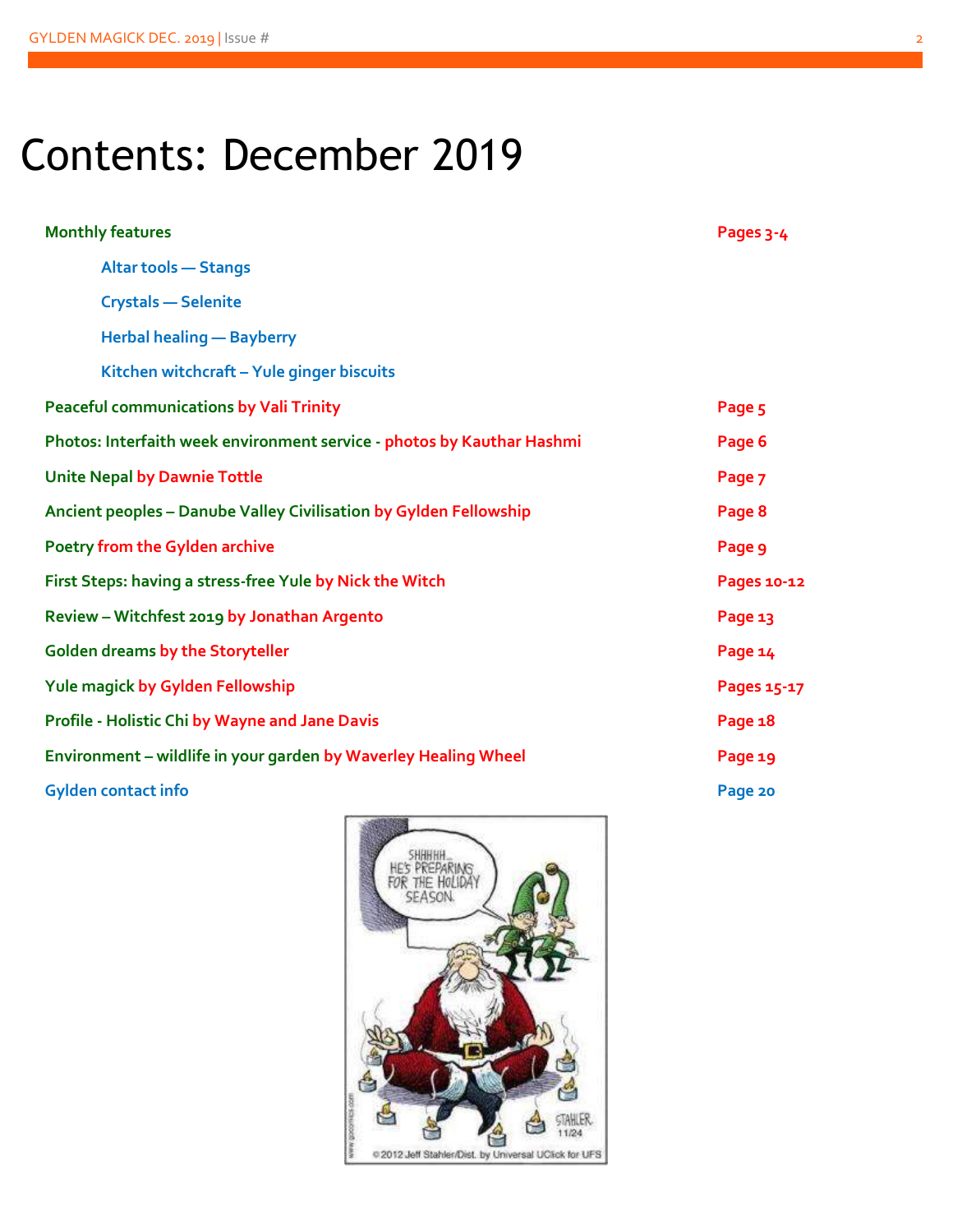# **Altar tools: stangs**

OK, so what is a stang? It is not the same as a staff, which may be decorated with crystals, animal carvings or wooden symbols and used to cast a circle in the absence of a broom.

A stang is a type of staff that is usually forked, about six feet long and owes its origin to the wooden pitchfork. The name comes from a Norse word, *stong*, and the Middle English, *stange*, meaning *pole*. Many stangs are made from the **following woods**: oak (to symbolise Herne), ash (to symbolise the cycle of birth, death and rebirth), yew (to symbolise immortality) or blackthorn (to symbolise illfortune or death, perhaps in a dark magick rite).



Sometimes the forks are capped with metal, for strength during rituals. The staff part of the stang is shod with iron too, so that the stang is preserved when placed in the earth for a ritual. And this is one of the main purposes – for **the stang to act as an altar during outside ceremonies**. For example, the following may be placed on a stang during a ritual: the mask of a totem animal, the skull of an animal, a carving of Cernunnos, ribbons, flowers or candles. The actual decorations depend upon the sabbat:

- $\triangleright$  Samhain yew leaves or berries.
- $\triangleright$  Yule red ribbons, ivy and/ or holly leaves or berries.
- $\triangleright$  Imbolc snowdrops.
- ➢ Ostara daffodils or primroses.
- Beltane yellow ribbons, hawthorn blossom & twigs.
- ➢ Litha oak leaves.
- ➢ Lughnasadh corn ears and poppies.
- $\triangleright$  Mabon forest fruits, pine cones or acorns.

# **Crystals: selenite**

This stone received its name from the Greek goddess of the moon, Selene, because it appears to reflect light. In fact, selenite is hydrous calcium sulphate, part of the family of gypsum crystals. More commonly, selenite can be recognised by its columns or wand forms.

A key point to note here is **not** to cleanse selenite in water, as it will dissolve., just as it will in the rain. So, cleansing a selenite crystal is best done under the light of the full moon, although some people believe that the crystal is full of divine light and is self-cleansing.

And what of its **healing or magickal** properties?

- It rejects any negative energies.
- Selenite causes peace and serenity and is very good for meditation.
- It is particularly good when used with the third eye or crown chakras – for grounding, clearing energy blockages, aligning chakras and promoting truth.
- It helps with spinal problems and arthritis.
- Selenite is good for communicating with angels.
- Similarly, selenite is known for helping with advice or messages from spirit guides. It connects people to their highest level of consciousness where they are most open to symbolic messaging.
- It helps to balance your emotions.
- It can also cleanse other crystals, eg by placing them in a selenite dish overnight.
- As a calming crystal, selenite helps with insight, decision-making and ending confusion.



.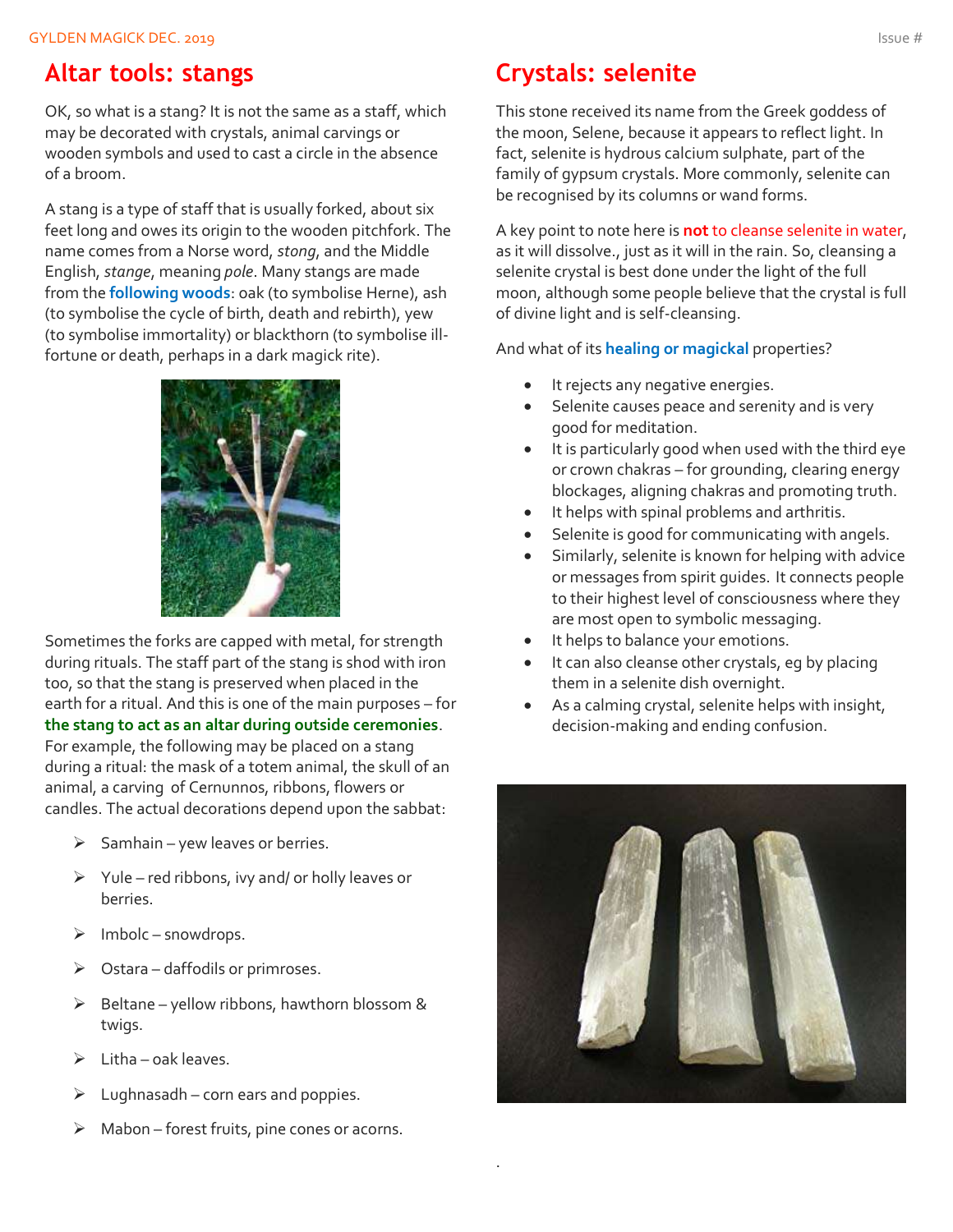# **Herb of the month: bayberry**

Bayberry is a correspondence plant for December. It falls under the bayberry family of shrubs (*Myricaceae*) and one good example is candleberry (*M. pennsylvanica).* If you boil these grey waxy berries, you will obtain the wax for making bayberry candles.

Healers use the berries or bark of the root to make medicines, but the leaves have a bitter taste. Here are some of the ailments that can be treated with bayberry.

- Head colds and flu
- Sore throats
- Stomach issues, eg colitis, nausea or diarrhoea
- Circulatory blockages
- Frequent or heavy periods
- Fever (leaves and stems)
- Intestinal worms (leaves)
- Wounds (roots used as a poultice or ointment)

It is not recommended to use bayberry if you are pregnant or lactating. Other uses have been reported, but antiinflammatory and antioxidant activities have been demonstrated in only one small clinical trial and animal data. Some protective effects on the liver were seen in one small study. Likewise, reduction of blood clot formation has been described, but not validated.

However, bayberry is best known for its berries, from which a wax is derived to make fragrant bayberry candles and the dried root bark often is used as a dyeing/tanning agent.



## **Recipe: Yule ginger biscuits**

I'm not sure that ginger biscuits are a correspondence item for any month, but they are yummy – not too many though for those on a low-sugar regime. Some ingredients could be replaced by vegetarian or vegan alternatives.

This month's recipe comes from **1908** and was designed for those occasions in a household when the local Baptist minister came to visit. In many villages, though, there would be visits from missionaries and the whole community would turn out to hear their stories, with tea and cakes afterwards. My guess is that this recipe makes **about 15-16 biscuits.**

#### **Ingredients**

- 1. 225g plain flour
- 2. 1 level tsp ground ginger
- 3. 75g caster sugar
- 100g butter, cut into small pieces
- 5. 1 egg yolk
- 6. 1 tbsp milk
- 7. Pinch of salt
- 8. Extra caster sugar (as required).

#### **Method**

- 1. Sift the flour, ginger and salt into a mixing bowl.
- 2. Add the caster sugar and the butter and rub it all together until the mix seems like bread crumbs.
- 3. Add the egg yolk and the milk and stir the mixture into a firm dough – knead the dough until smooth.
- 4. Roll the dough onto a lightly floured surface until it's 0.5cm thick.
- 5. If you have festive biscuit cutters, cut as many shapes as possible or just cut small oblongs.
- 6. Place on a greased baking tray and cook for 7-9 minutes at a temperature of 180ºC.
- 7. Allow to cool on a wire tray and dust with extra caster sugar if you wish.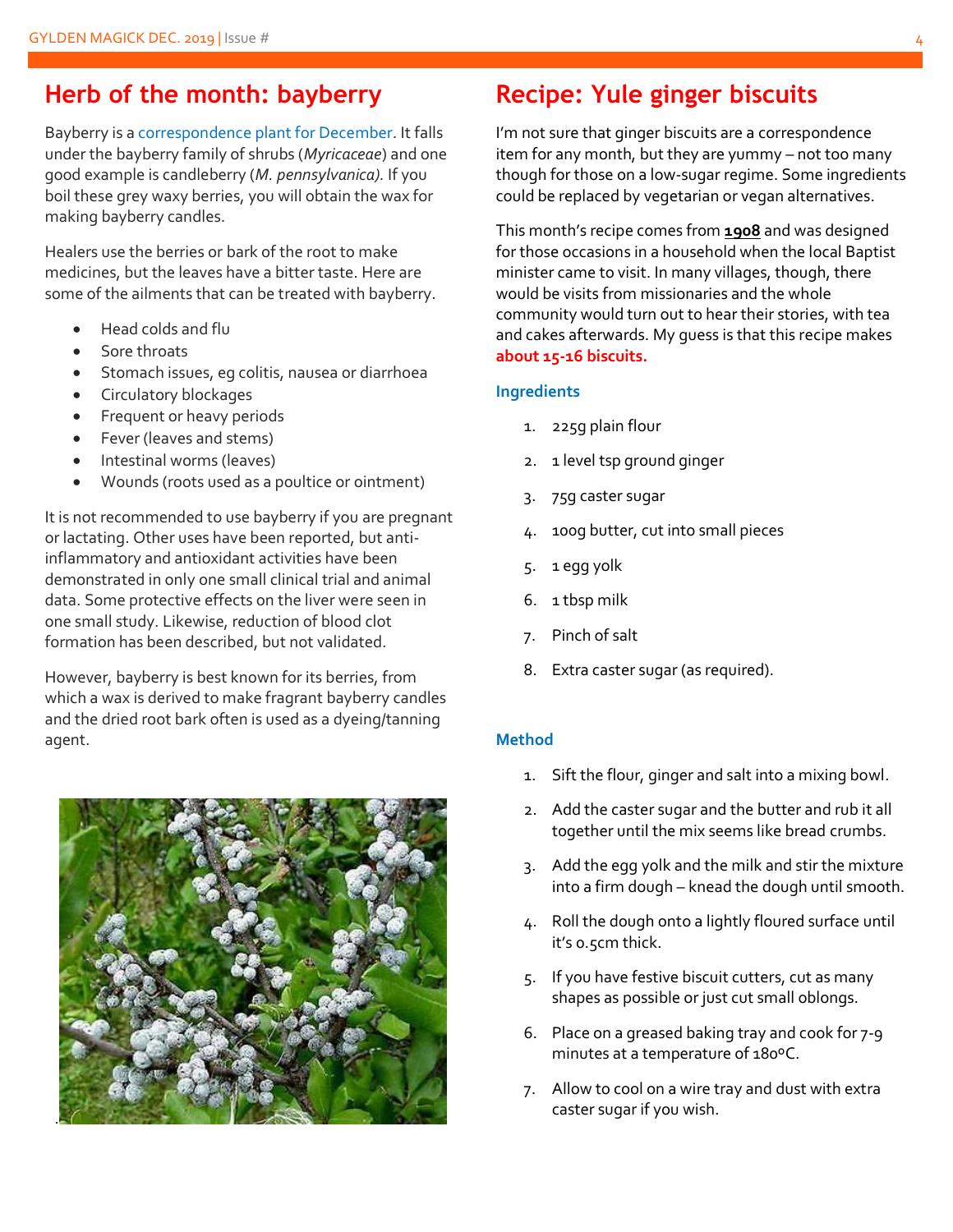# **Peaceful Communications**

## **By Vali Trinity**

All through my life, the vision of world peace has been a fundamental foundation. At 20 years old, I began my spiritual journey at a Sufi summer camp in Chamonix in the Alps and was given the Sufi name of *Shanti* – this means *Peace*.

*"To become more aware of feelings and the ability to express these feelings is another key. Why is it people argue and disagree in life?"*

Mostly, I've lived a quiet life in the countryside, either in Ireland with horses for transport (instead of cars) or in Surrey. In Surrey, I've been growing organic vegetables and singing songs written to music heard *through the ethers*, then producing a CD, thanks to a dear friend who plays fabulous guitar just by ear and called it, **Celebrate This Life.**

I feel when we cultivate deep gratitude, this is also a key to peace within. Over the past 30 years, I've attended many workshops on a variety of self-development topics, both as a facilitator and as a participant.

I'm also accredited as a **Seed Planter of 1st Peace** by the Ehama Institute in New Mexico (for more info, contact www.ehama.org). I have attended further peace training courses, thus enhancing my skills and information - I feel honoured to share any of this with the intention to be of service. However, there are some keys to peaceful ways of communication.

There lived a man called Marshall Rosenberg, whose work I admire, particularly on Non-Violent Communication (N.V.C.). He passed a few years ago, having written a great many books and, having met him twice at his London workshops, I found him to be a sincere, kind man. He learned, through his vast experience, often as a mediator, that we humans all have basic needs.

When these needs are not met, it is often the root of most arguments and disagreements. Also, many people have found that the ability to totally listen is a very important part of relating in a peaceful way.

So, we may begin by enquiring of ourselves, what does this phrase, Peaceful Communications, mean and how does this idea feel?

To become more aware of feelings and the ability to express these feelings is another key. Why is it people argue and disagree in life?

Then, to explore the degrees of listening and how we feel we are with that. Through specific exercises, we can begin to expand our attitudes about clear, compassionate communication and choose to learn more or not. There are four main headings recommended that we need to be aware of in respect of peaceful communications.

- ➢ Observations
- ➢ Feelings
- ➢ Needs
- ➢ Requests.

Other areas to focus on are:

- ➢ How much stress exists in our lives?
- $\triangleright$  How do we spend our time?
- $\triangleright$  Are the jobs we have really what we need to feel fulfilled?
- $\triangleright$  Are we spending quality time with the roots of peace which are in Nature?

We need to learn that we are Human *Beings,* not doings, so to just BE. And this is another key to peace of mind.

A good analogy I find, is to ensure we re-fill our various **Love Buckets**. This is to say that we all have areas of life we love to experience, from the simplest (eg a hot bath with oils and candlelight) to the more complex (eg riding a horse bareback on a sandy beach in the moonlight or hang gliding high above the world).

The final key to peaceful communications is that it's all about **Balance.**

#### **For more information and bookings, contact:**

Vali Trinity: 07745 909012 : [hapivali7@gmail.com](mailto:hapivali7@gmail.com)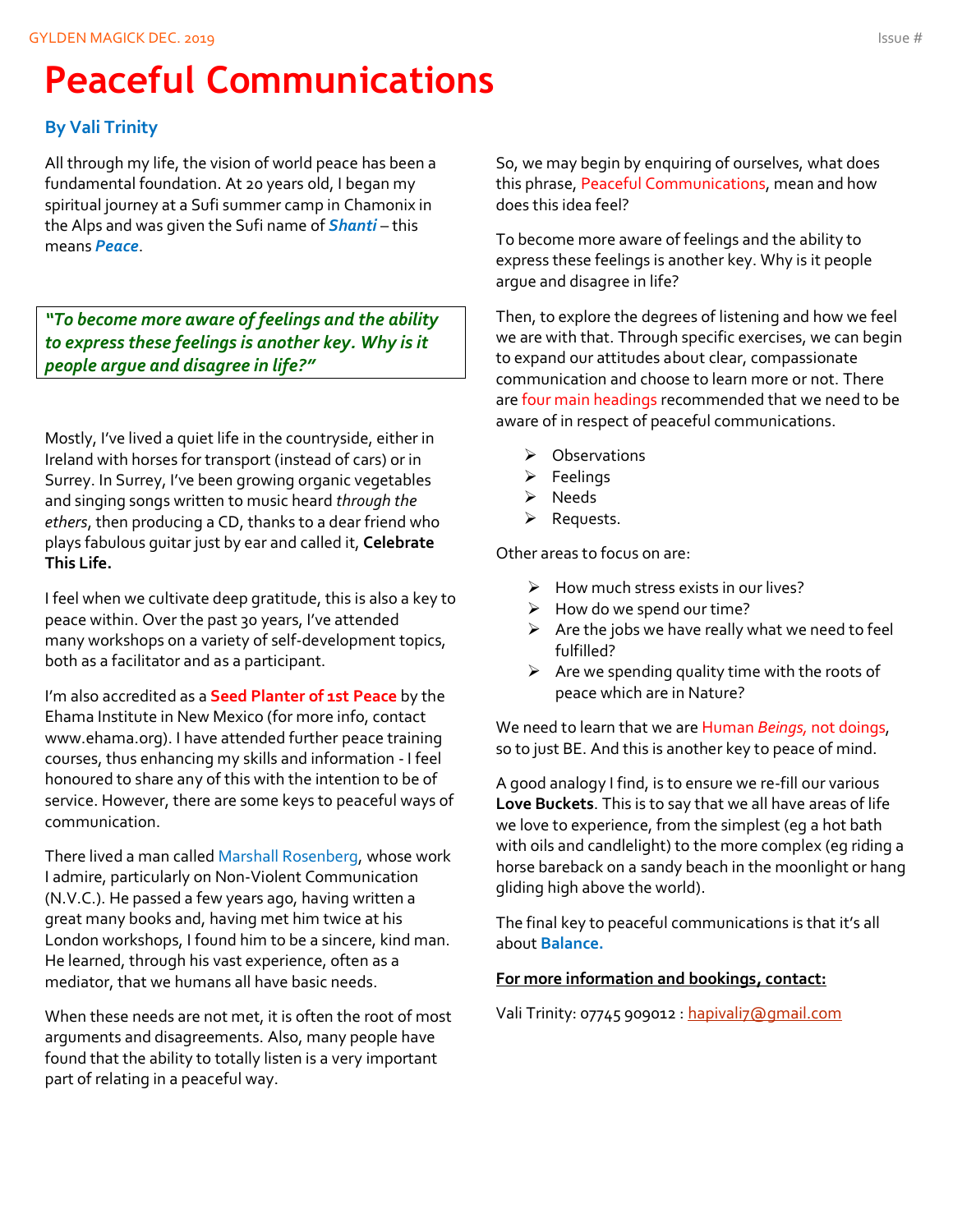Gylden Magick Dec. 2019 **Interfaith week environment service: 17 Nov. 2019 Photos by Kauthar Hashmi**









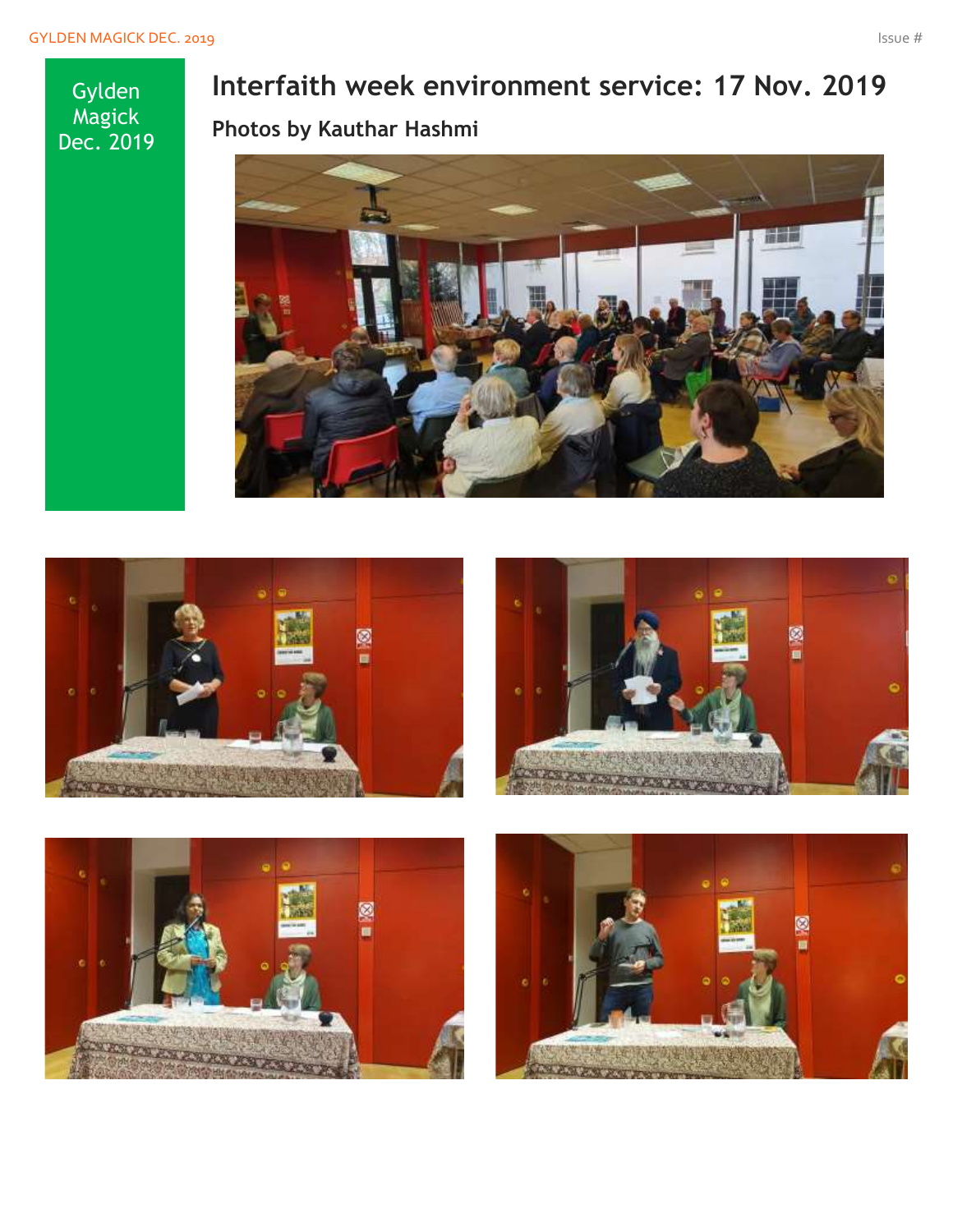# Unite Nepal

## **By Dawnie Tottle**

*GYLDEN MAGICK* is very pleased to welcome Dawnie as one of our authors – here, she describes one of her experiences, working in Nepal during the latter part of 2019. OK, Dawnie – in your own words.

*Early tomorrow (19 November), we headed into the remoteness that is Lamjung - this is where we source our spikenard and wintergreen. The Universe has connected me to the very funny and yet very humble Lee William. His project, Unite Nepal, began by having a vision to support street children who lived on the rubbish tips in Kathmandu and to help them overcome the growing epidemic of glue sniffing.*

*After dedicating his life to his organisation, he is now permanently based in Pokhara (central Nepal), where he is supporting three families after saving the women from domestic violence and feeding 150+ children daily. In Lee's old life he was a professional sportsman and his love of sports has allowed many Nepalese children to become great sport persons themselves, as he coaches here.*

*I was very blessed to go to Unite Nepal's orphanage in Lamjung for a few days with him. There, I did art and yoga with the children at their school. This gave me a chance to experience the work that Unite Nepal does…I also lived on an organic farm, where the school is located and some of the children live with their house mother and teacher....to learn and pass on some of my knowledge of nature to the children.* 

*Lee has used much of his own money to date and continues to do so, as he is building more residential round houses (costing \$4000 each), which fit in perfectly with the environment. The houses are ecofriendly, so more children can live and be cared for here, as the project expands. Not all of the children are orphans; some have run away because of the domestic violence in their home. Other children have to walk so far in the wilderness to get to school, that the residential accommodation will house them Monday to Friday, so that they can return home at weekends.* 

*The children that live in remote areas do not have the Government funding for free school meals. They walk incredible distances to get to school. I know this as I have walked that journey to school with them. Some children will walk for two hours each way in all weathers for their education! Their school day is from 10am-4pm and they all do homework for one hour after school, no matter what their ages. Some parents can afford to feed their children, but they send them in with nothing, as not to embarrass the majority that can't afford to bring food.*

*With all of this, their resilient spirits are full of life - they are so bright and quick to learn anything you show them! I sang with them, danced with them, did yoga with them and a few breathing exercises, which they all knew - of course, they would - it's part of who they are! They were so aware of their surroundings, telling me all the names of the fruit trees on the organic farm speaking in really good English. We were so fortunate to visit them during their annualschool picnic day and we walked a fair distance to the picnic area. We had to cross several rivers, which I managed to fall in there and back! There was not one word of complaint, about carrying the pots and pans and food there. We were welcomed by teachers with flowers and blessings. I'm sure that the mountains of Nepal will be echoing the sound of hands, fingers, knees and toes! Some of these children are sponsored - if you would like to sponsor a child or give a monthly donation to feed the children a basic dinner of rice and dal each day, please get in touch with me. I'm seeing so much negativity on Facebook at the moment, let's do something positive in the world: it's in our power to do kind things. Let's walk the walk, not talk the talk*.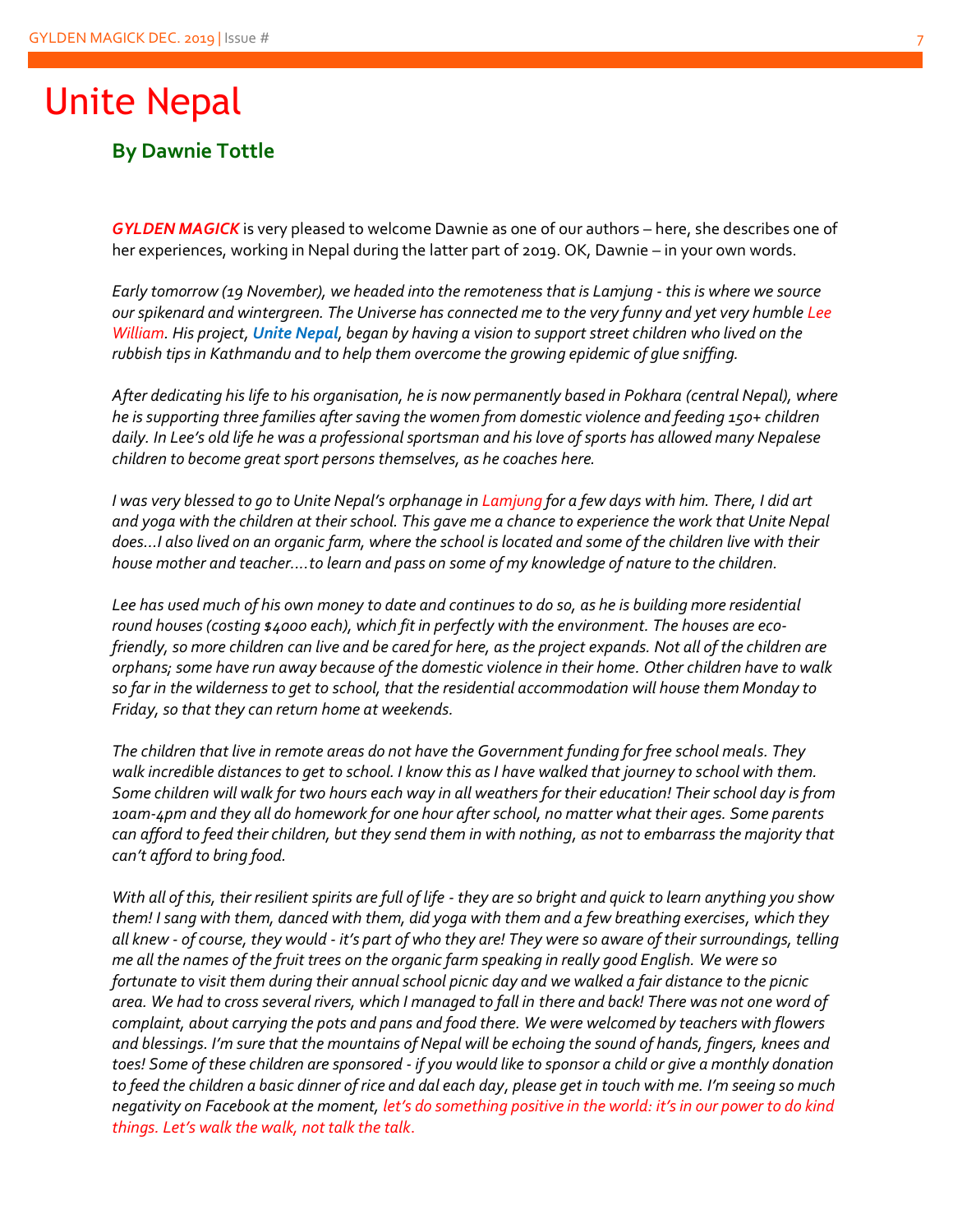# Ancient peoples: Danube Valley Civilisation

#### **By Gylden Fellowship**

In the November issue of *GYLDEN MAGICK*, we began a new series looking at various aspects of ancient peoples and our first stop on this journey was Silbury Hill. This time, we're off to the Danube Valley. The people of the Danubian culture lived between 5500-3500 BCE and their script or alphabet is believed by some to be the oldest writing system in the world, predating Ancient Sumerian writing in Mesopotamia.

### What was the Danube Valley civilisation?

The Danube civilisation was one of the most influential and important cultures in south-eastern Europe, being among the first civilisations to develop copper tools, advanced architecture, including two-storey houses, design and production of furniture, and, most important, a writing system.

All of this occurred while most parts of Europe were in the Stone Age. The people of the Danube Valley were the first to develop skills like weaving, leather processing, clothes manufacturing and they invented the wheel.

So, **where exactly** are we referring to, when we say the Danube Valley? Granted that this ancient people aren't as famous as, say, Ancient Egypt, it was one of the oldest civilisations to exist in Europe, developing in the Balkans, i.e. all the land that stretches from Northern Greece to Slovakia (south to north) and Croatia to Romania (west to east).

### Did you say something about writing?

Absolutely - the most prominent feature of the Danube Valley civilisation is the controversial written language they developed. I've described it as controversial, because the archaeological world is split over whether the Danube Valley script is a written language or not.

Some would say that the script is just a set of geometric shapes, whilst others believe that this is the first writing system on the planet. The debate rages on, but if the

latter theory is right, the Danube Valley script is the oldest written language ever, predating the well-known Sumerian writings in Mesopotamia and the Dispilo Tablet, which dates back to 5360 BC.

According to Harald Haarmann, a German linguistic and cultural scientist, the Danube Valley script should be considered as the oldest writing in the world. The inscriptions in tablets found from the Danube Valley civilisation date back to at least 5500 BCE and the mysterious symbols that make up the written language are yet to be deciphered.

The symbols seen on numerous tablets from the Danube Valley civilisation are also called the **Vinca symbols** and are found across multiple archaeological sites across the Danube Valley areas.

The symbols have been found to be recorded on pottery, figurines and other clay artefacts. To date, researchers have found approximately 700 different characters in the Danube Valley script, a number similar to the characters used in Ancient Egyptian hieroglyphs. Here's a look at them in detail and you can decide for yourself.

1 Y Y T + I 1 Z H 3 L T b 9 M  $\mathbb{H} \quad \mathbb{H} \quad \mathbb{H} \quad \mathbb{H} \quad \mathbb{H} \quad \mathbb{H} \quad \mathbb{H} \quad \mathbb{H} \quad \mathbb{H} \quad \mathbb{H} \quad \mathbb{H} \quad \mathbb{H} \quad \mathbb{H} \quad \mathbb{H} \quad \mathbb{H} \quad \mathbb{H} \quad \mathbb{H} \quad \mathbb{H} \quad \mathbb{H} \quad \mathbb{H} \quad \mathbb{H} \quad \mathbb{H} \quad \mathbb{H} \quad \mathbb{H} \quad \mathbb{H} \quad \mathbb{H} \quad \mathbb{H} \quad \mathbb{$ H T E E E E E E E E E E E E E  $\mathbb{B}$  # x x x x x x + + + + x x + + + 1 ※※キ罪 ※※④④ ※ 第 ××××× →+  $[] \qquad \qquad \blacksquare \qquad \qquad \blacksquare \qquad \qquad \blacksquare \qquad \blacksquare \qquad \blacksquare \qquad \blacksquare \qquad \blacksquare \qquad \blacksquare \qquad \blacksquare \qquad \blacksquare \qquad \blacksquare \qquad \blacksquare \qquad \blacksquare \qquad \blacksquare \qquad \blacksquare \qquad \blacksquare \qquad \blacksquare \qquad \blacksquare \qquad \blacksquare \qquad \blacksquare \qquad \blacksquare \qquad \blacksquare \qquad \blacksquare \qquad \blacksquare \qquad \blacksquare \qquad \blacksquare \qquad \blacksquare \qquad \blacksquare \qquad \blacksquare \qquad \blacksquare$  $[] \nvert X \nmid \mathcal{A} \rightarrow \mathcal{A} \nmid \mathcal{A} \nmid \mathcal{A} \rightarrow \mathcal{A} \nmid \mathcal{A} \nmid \mathcal{A} \rightarrow \mathcal{A} \nmid \mathcal{A} \nmid \mathcal{A} \nmid \mathcal{A} \rightarrow \mathcal{A} \nmid \mathcal{A} \nmid \mathcal{A} \nmid \mathcal{A} \nmid \mathcal{A} \nmid \mathcal{A} \nmid \mathcal{A} \nmid \mathcal{A} \nmid \mathcal{A} \nmid \mathcal{A} \nmid \mathcal{A} \nmid \mathcal{A} \nmid \mathcal{A} \nmid$ IO I A X X X Y IO X X Y IO  $\epsilon \ll 0$   $\alpha$   $\ll 0$   $\sim$   $\epsilon$   $\sim$   $\alpha$   $\sim$   $\alpha$   $\sim$   $\alpha$   $\sim$   $\alpha$   $\sim$   $\alpha$   $\sim$ 口ムボロレン米シスと公開にそう  $I \times \mathbb{R} \longrightarrow I \times I \times I \times I$ VADPAAMAVT&WXWWM  $\Box \land x \otimes \triangle \otimes \bullet$  ,  $\Diamond \lor \Diamond$  +  $\Diamond \neg$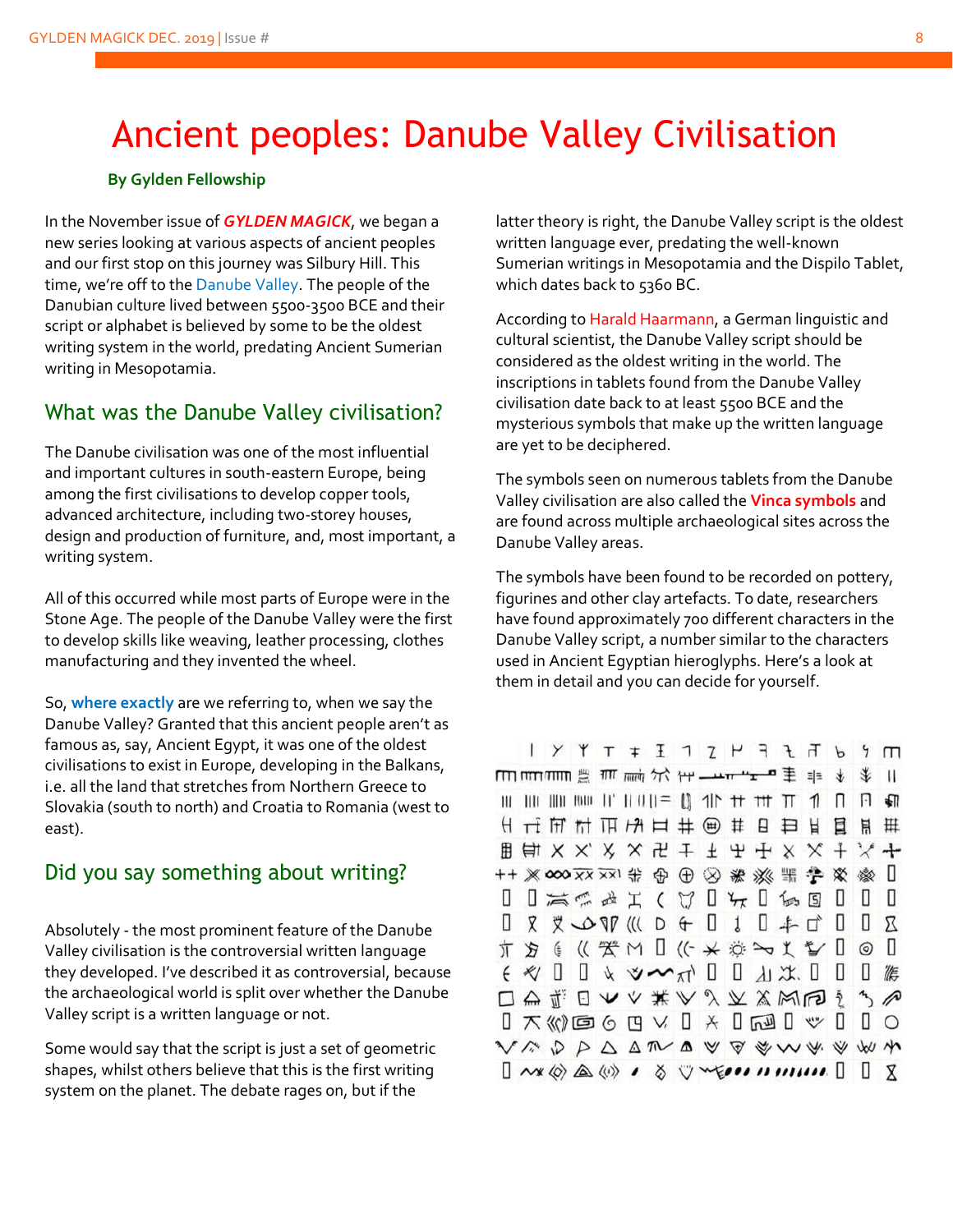# *Poetry – At the Zoo*

OK, time to come clean on this one. I wrote it as a birthday present some time ago for my friend, Tara, from the **Seasons of Albion moot** in Farnham. Her love of animals and efforts to protect them inspired my words and I discovered the original poem just the other day in the Gylden archive.

> Here we all are – at the zoo, The big zoo in the big city; We came by fast car and faster train And walked the rest on foot.

Until we went through the gates, Big blue gates and masses of people – My brother and sister almost were lost, As the crowd wavered and fragmented.

Some went for elephants or camels, While others chose rhinos or reptiles, Mum, Dad and us – we couldn't choose, So, we started with the ice creams.

And now, we're looking at cages of foxes, Rabbits, weasels, mice and hedgehogs, Lots of animals that used to live wild, Around people's gardens – imagine that!

Our garden has flowers and lots of fences, But no animals, not even a bird and, Certainly, no foxes, rabbits or hedgehogs, Not even the occasional mouse.

Next, a large cage with nothing in it: Mum reads the sign to us – badgers; "*Badgers used to be wild and lived in Britain, Now only found in zoos due to hunting*."

We listen to Mum and wait for a badger, There's a rustle of sticks and it appears, Soft grey fur and black-and-white striped head, "*Why hunt Mr Badger?*" I ask Mum.

The sign doesn't tell me anything and, Mum and Dad don't know anything either, "*Why can't it visit our garden?*" I say – Too late, we're at the next cage.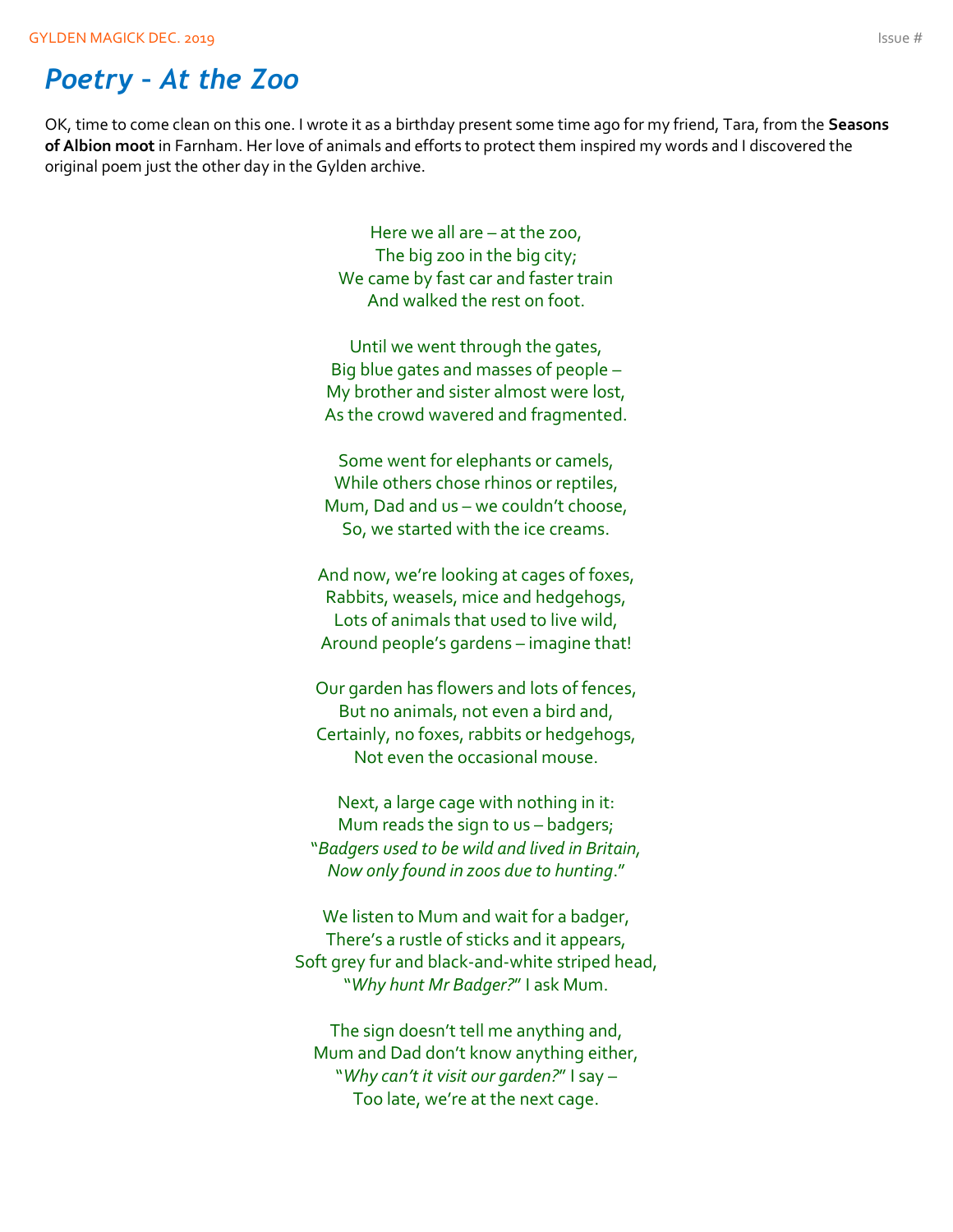# *Having a stress-free Yule*

#### By Nick the Witch

This piece is for young or newer pagans, but it's Yule soon and I thought we could spend some time looking at the witch's mindset. To be fair, much of the advice here complements the text later in this issue of *GYLDEN MAGICK*, on Yule magick. First though, have you ever noticed how much **anger** is around nowadays? It seems that instant rage is everywhere on the roads, in car parks, in supermarket aisles and in all sorts of queues. And I'm writing this in the wake of the Feast of Mammon, otherwise known as Black Friday. The reason is that we're all under so much stress, much of it self-inflicted (eg not enough time), that anger is the only outlet. But it's not a good outlet, because anger hurts all around us and only contributes to our own dis-ease.

However, let's start with a campaign that I noticed a year or so ago called **More Tea, Less Hate**. The idea was for people anywhere to arrange a tea party and celebrate diversity, eg among neighbours, at work or down your street or wherever. In particular, tea party organisers were urged to invite those of different cultures or nationalities: "to send a strong message to those that hoped to use the EU referendum to turn us against each other and show everyone that lives in the UK that they are welcome and wanted". Speaking as someone who drinks a LOT of tea and very little alcohol, I really grok the underlying message ("grok" comes from the novel, *Stranger in a Strange Land*, by Robert Heinlein).

## **Daily routine**

OK then, here we're thinking about how to keep your cool and minimise rage, particularly during Yule, whether it comes from a computer peripheral that breaks down or no spaces in the town car park to inconsiderate drivers. Common spells or charms can work via crystals or herbs and I'll come to these later, but the first thing to consider is daily practice: crucial to witches, particularly those who practise magick every day of the year. In truth, that's easy to do, because magick need not be just for big spells or sabbats, but also for kitchen witchcraft or herbal remedies or simply appreciating the handiwork of your deity in Nature.

For those of us who start each day anxious to get to work on time or have a multitude of chores to do at home, the following tasks help to keep you grounded and in touch with the earth.

- 1. To start each day: 15 minutes to set aside for stretching or a few gentle exercises, thinking about your blessings and sending good wishes to friends and family, record any dreams in a diary, face **east** and welcome the chance for new opportunities. If possible, make a positive pledge about the day to come or recite a blessing to your own deities (a common one that I use is shown at the end of this list).
- 2. During the day: keep reminding yourself of your positive pledge and try to achieve it, try and drink only water now and again as a detox and set aside 10-15 minutes for meditation, perhaps at lunch-time.
- 3. At the end of each day: face the **west** and give thanks for what the day has brought you, list good things in a diary and do what you can do ensure a restful sleep. My suggestion here is to drink a soothing tea that has lavender or valerian in it and say a night-time charm (as shown below).

#### *Nick's morning blessing*

*Brighid and Cernunnos, I greet you, Help me to understand your earth. Guide my feet as they tread your pathways, And keep me safely out of harm's way. My life is just part of your creation and, I ask you to not test me, but make my day a joy, And speak to me through my intuition. As above, so below, so mote it be.*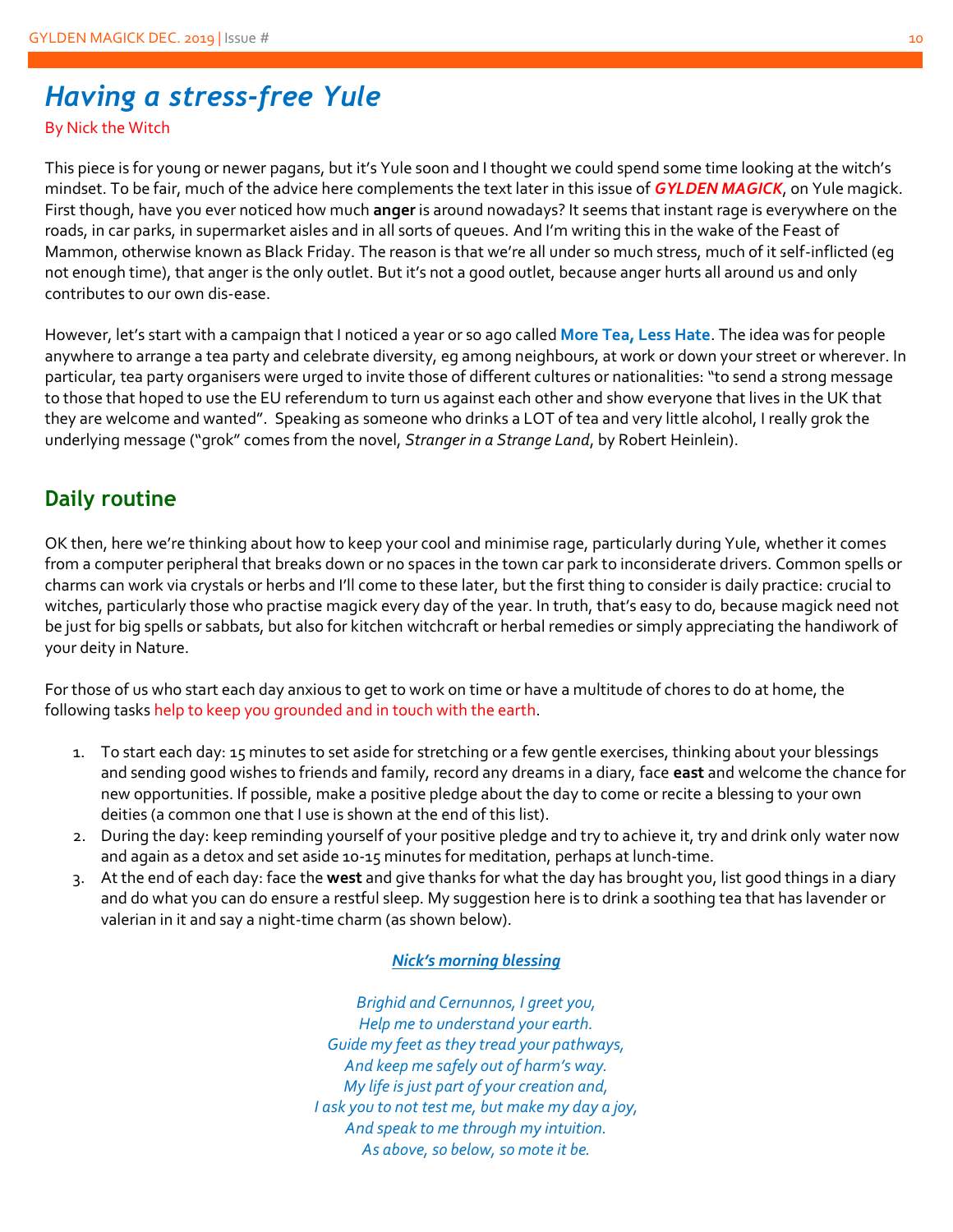#### *Nick's evening blessing*

*You will need a crystal of serenity, eg amethyst or blue lace agate*

*Stone of peaceful calming light, Shining in my mind so bright, I pass you all my dreams tonight. Dissolve the nightmares – the rest can stay, For me to sleep until next day, So mote it be and come what may.*

## Crystals against anger

So, which crystals would I recommend to stop your anger at the sharp end, eg when you've been overtaken by a crazy driver in a dangerous place, when someone shoves their trolley into you in the supermarket or when somebody has a go at you at your workplace? We've all been there and I must say that the experience of working at a public library enquiry desk or in a secondary school doesn't tend to show the best side of human nature.

This is where the witch's mindset comes in, because daily routines can help with self-control and the best way to deal with pushy drivers (for example) is to not panic, but to slow down to the speed limit and drive in line with the law. In my house, my family have dubbed this tactic as TMS (true meaning of slow) and any problems have been diverted to the car behind you. When the pushy driver finally passes you, give them a big smile and a little wave: works wonders on the roads around Haslemere!

I do carry crystals with me anyway, but if asked, I would choose one of amethyst, howlite or aventurine, on the grounds that all are stress-relievers and protect against anger. Amethyst brings peace, aventurine promotes wisdom and good decision-making, while howlite absorbs resentment. Or, you could trust to either orange calcite or citrine as both these stones promote happiness or joy and are essential antidotes to anger. And shells are good substitutes for crystals – there's the benefit of an oceanic calm and a memory of the animal that lived in the shell. A spell is not always forthcoming when anger threatens and a hex is probably an over-reaction for a minor irritation. I'd suggest take a step back, a deep breath and offer the offending somebody bright blessings.

## Anger relief after the event

Many herbal infusions can be used to soothe and calm the after-effects of anger or resentment and the list below gives a selection. Each plant can be used either fresh or dried and I find it is best to allow the plants to infuse for five minutes in a teapot/teahouse of boiled water before drinking.

- $\triangleright$  16 lemon balm leaves (or 1 tbsp dried lemon balm) Gylden Fellowship now offers lemon balm teabags as part of its natural healing service at fayres or talks.
- $\triangleright$  2 rose heads or buds (2 tbsp dried rose petals).
- ➢ 1 tsp each of skullcap, orange flowers, St John's wort, betony and lemon balm.
- ➢ 1 tsp peppermint leaves, 1 tsp calendula flowers (marigold), 1 tsp spearmint leaves and 1 tsp field mint.
- $\triangleright$  1 tsp each of hawthorn flowers, lavender, rosebuds, orange flowers and jasmine.
- $\triangleright$  5 tbsp chamomile and 4 tbsp lavender.
- ➢ 2 tsp blackberry leaves, 1 tsp wild strawberry leaves, 1 tsp raspberry leaves and 1 tsp blackcurrant leaves.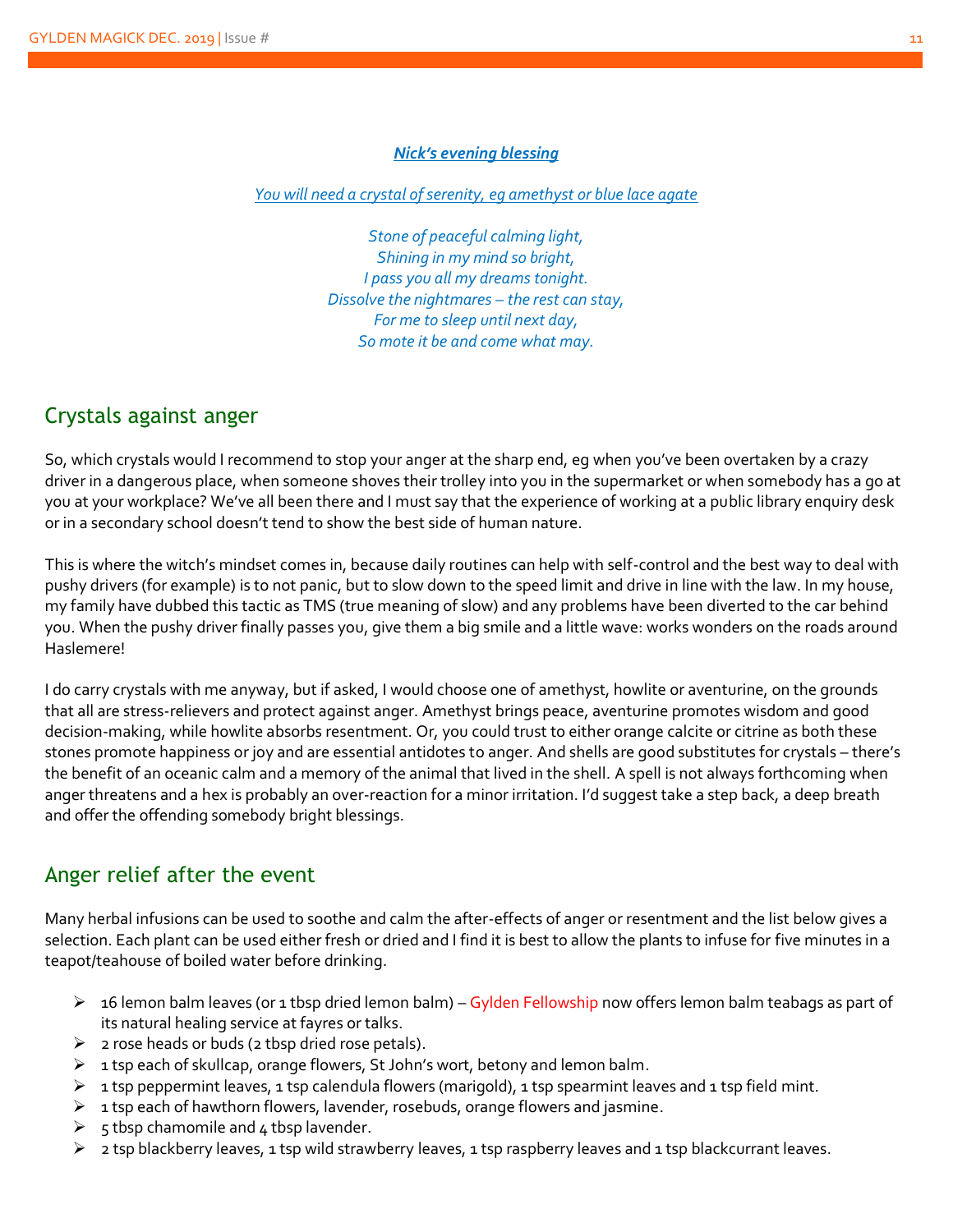It's quite OK to add a little honey or slice of lemon to an infusion for flavour if you want. Perhaps a chant is appropriate too, to dispel the negative feelings – here is a suggestion.

> *Destructive anger, leave my face, Peace and calm can take its place, Fill my mind with serenity, With the natural flavour of this tea.*

You might also consider running **an anger relief bath** to soak away the fiery emotions. If its a spur-of-the-moment thing, I'd have to recommend lemon balm leaves, as many as you can find (or as oil) and use them. Again, Gylden Fellowship now offers lemon balm sachets for baths as part of its natural healing service at fayres or talks. Or, as an alternative, you could collect together the following:

- 2 tbsp of raspberry leaves
- 2 tbsp of violet leaves
- 2 tbsp of lavender
- 2 tbsp of powdered oatmeal.

Mix the ingredients and grind them to a rough powder in a pestle and mortar (or a blender). Put the powder in a muslin bag and let the warm water run through it and then add the bag to the bath water.

Here's another bath suggestion for easing away the stress, particularly at Yule. The winter solstice can be over-shadowed by other people celebrating Christmas and spending far too much time on food, drink, presents and material concerns. It is vital to de-stress yourself and eliminate any dis-ease from your system at Yule. As a detox and a way to regain a tranquil, inner spirit, try a ritual bath.

- ➢ Use whatever oils you find soothing, but possible examples are rosemary, orange, pine or patchouli.
- ➢ Light gold and green candles and soak yourself in the water, to refresh your weary holiday spirit.
- ➢ Meditate on your deity and his or her virtues of peace and clean purification no clutter or stress.
- ➢ In your mind, step away from all those Christmas chores and consider what you want to achieve during the Yule period – write down these goals by candlelight after the bath. Yule is the rebirth of the light, so concentrate your thoughts on how to accomplish the goals – so mote it be.

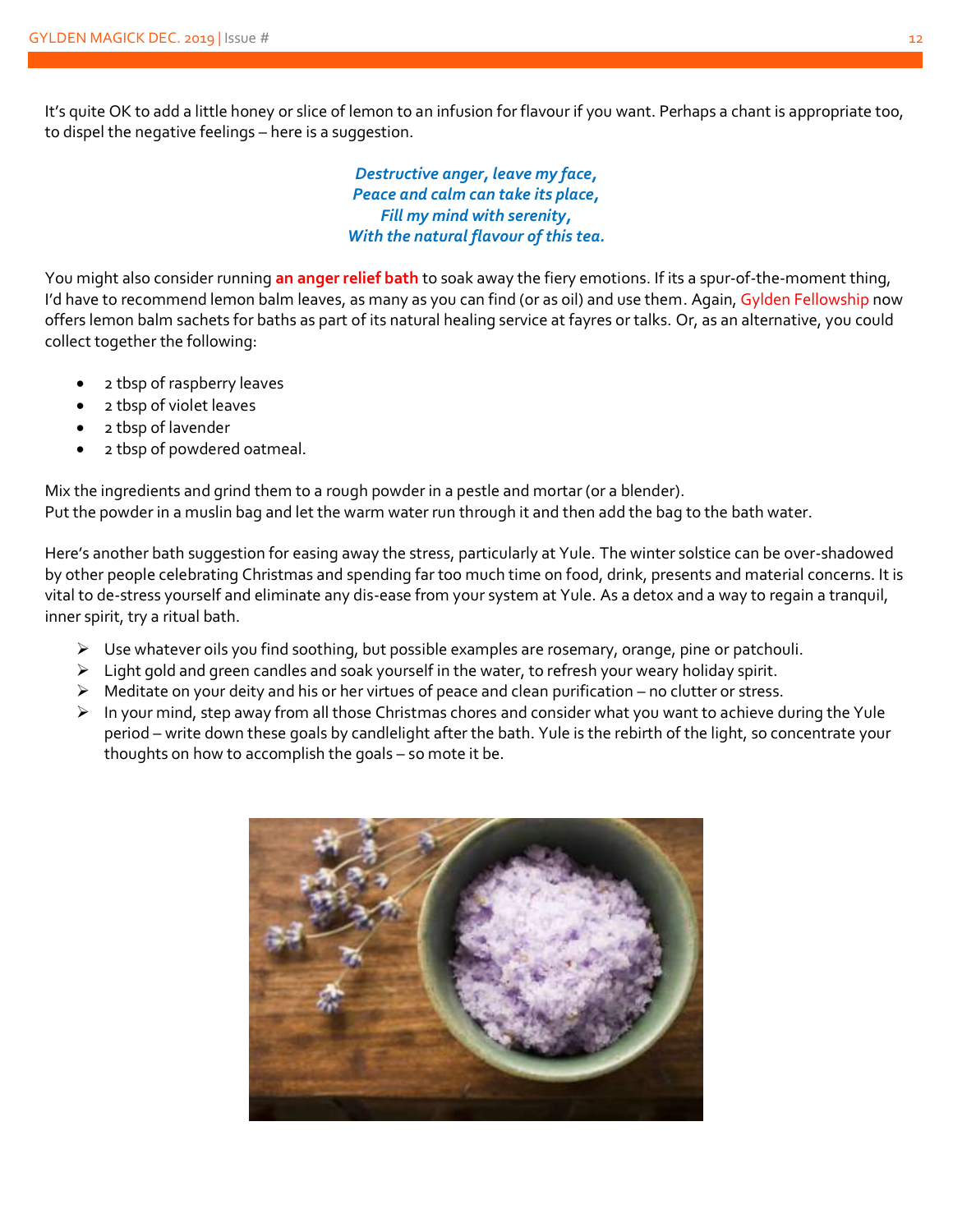# Review: Witchfest International 2019

#### **By Jonathan Argento**

It was great to be back at Fairfield Halls in Croydon, newly refurbished and the real home of Witchfest. I've been attending and enjoying this event for about 15 years, so it fair to say I'm a fan. Drawing a diverse audience, with a wide spectrum of speakers and musicians, the event proved that Witchfest, after a difficult couple of years, was back on top form. The traders' market with an eclectic selection of pagan-related merchandise was rammed with customers – always a healthy sign. Ticket sales were up on previous years, so congratulations to Merlyn and Cath and all the Witchfest team - the hard work paid off!

It's always illuminating talking to first-time visitors about the challenges of which talk or workshop to attend as there are so many that run concurrently. The multi-screens around the Halls made actually finding the correct venue for an event much easier this year! All those I spoke to enjoyed themselves and will be back. Witchfest had an amazing line-up of speakers, all experts in their own fields and too numerous to mention - you can find all the details at: <https://witchfest.net/events/witchfest-international/>

One of my personal highlights was catching up with the charming Maxine Sanders, prior to her excellent Q&A session. Sadly, as I was exhibiting and speaking at the event, hers was the only talk I attended. Nevertheless, one of the great things about Witchfest is that everyone is under the same roof for the whole event, so catching up with friends and talking to speakers and musicians is straightforward. In previous years, I've conducted academic research interviews at the bar!

No Witchfest would be complete without the Christian protestors outside the venue and this year was no exception. As a former church minister, I'm still amazed by the level of vitriol we were subjected to in the name of an all-loving god. I suspect the culprit would have been removed, had he been outside a mosque or synagogue, but I'm pleased to say it was met with usual pagan indifference and good humour.

Witchfest provides 16 hours of talks and entertainment, so to gain full benefit, overnight accommodation is a must. Unfortunately, my hotel booking (I discovered) was for the previous Saturday. I missed the evening entertainment with its all-star line-up including Damh the Bard, The Mediaeval Baebes, The Fiascos and The Sensational Infernals - their first time at Witchfest, whose raw rockabilly energy really impressed me over the summer.

If you have not been to Witchfest before, do yourself a favour and visit next year!

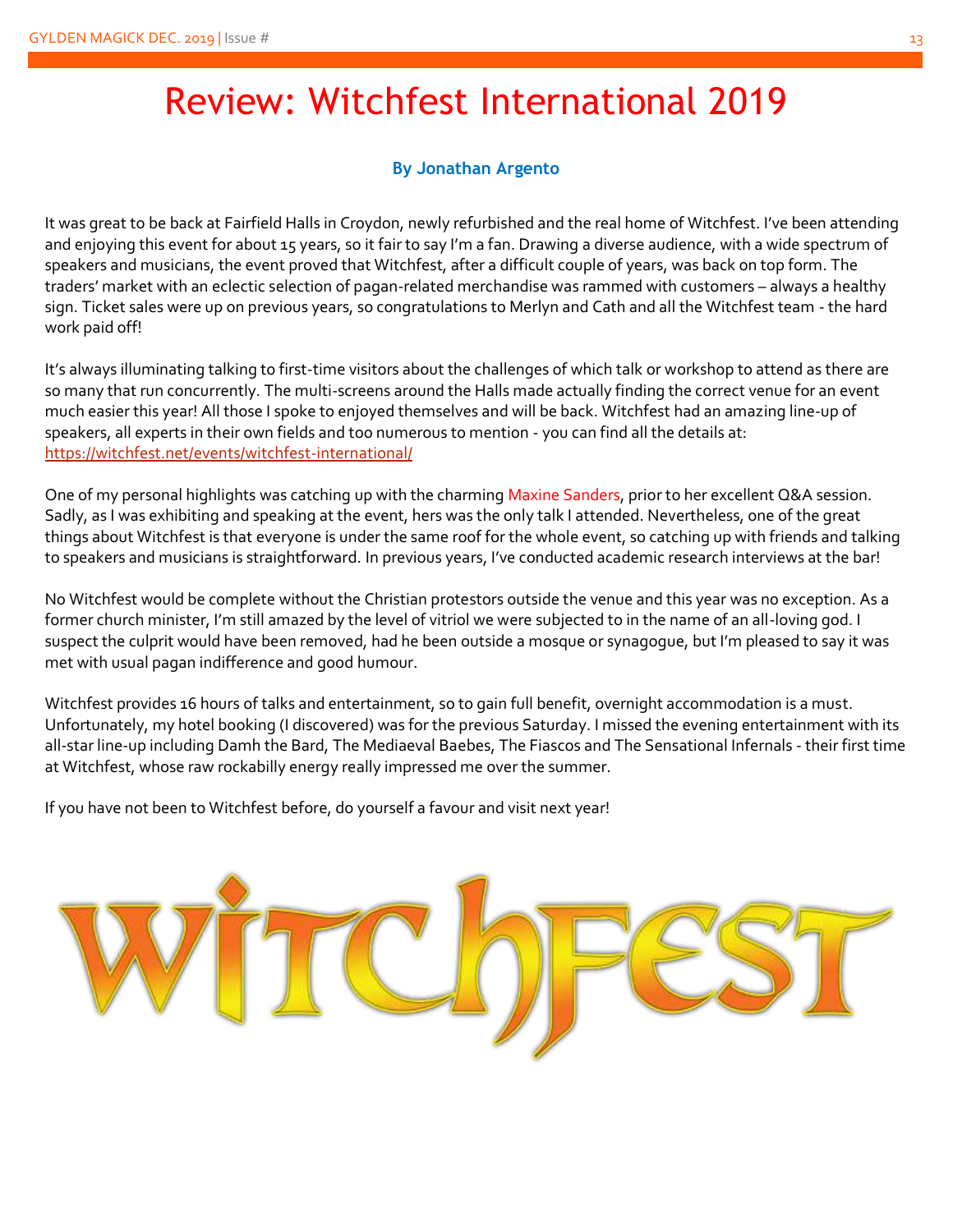# Tales for darker evenings: Golden Dreams

### **By the Storyteller**

One of the **Spriggan Mist** songs that always goes down a storm at gigs is called *Turpin's Defiance* and this tale is also a true one about another notorious highwayman.

During the 1600s, travellers on the main roads were subject to robbery by highwaymen. One of the worst places was Bagshot Heath, near Camberley, on the Great West Road (A30, London-Exeter). Many travellers resorted to carrying small purses of a few gold coins to give to the robbers and hiding their main money away.

Several coaching inns could provide a traveller with a change of horses and an overnight stay and local people often went to the same inns. One of the Bagshot locals was a wealthy and successful farmer called William Davis. He had married an innkeeper's daughter, had 18 children, farmed a large estate and had a small business that sold corn in London. Locally, he was nicknamed the **Golden Farmer**, because he always paid his bills in gold coins.

What local people didn't know was that William Davis was also the most successful highwayman in the area and was the leader of a band of robbers. From the age of 22, he'd robbed his victims of money only (gold coins), as jewels were difficult to sell on. His turf was Bagshot to Salisbury and he was a master of disguise – on one occasion, his landlord had called for the annual rent, which Davis paid in gold coins, but the landlord was robbed on the way home by masked highwaymen who took all his gold coins and other rents!

William Davis ran this double life for over 40 years and was never caught until the age of 64 when he tried to carry out a series of robberies to pay for some large bills. The victim fought back and Davis was not as athletic at 64 as he had been at 22, but he did manage to escape to London.

Unfortunately, Davis was recognised whilst on the run and he killed someone while trying to escape and this time he was caught. He was sent to trial at Newgate for murder, but the link was made with his previous string of highway robberies and the master highwayman of Bagshot was sentenced to death. He was hanged in chains in London on Friday 20<sup>th</sup> December 1689, but his body was cut down and taken to Bagshot where it was tied up in a tarred canvas bag and left to rot on a gibbet.

*The local inn was renamed the Golden Farmer (first) and then the Jolly Farmer – today it is a shop – but there is a Gibbet Lane. If you stand there at dusk on a late December evening, you may hear the sound of a canvas bag creaking and smell the faint whiff of tar.*

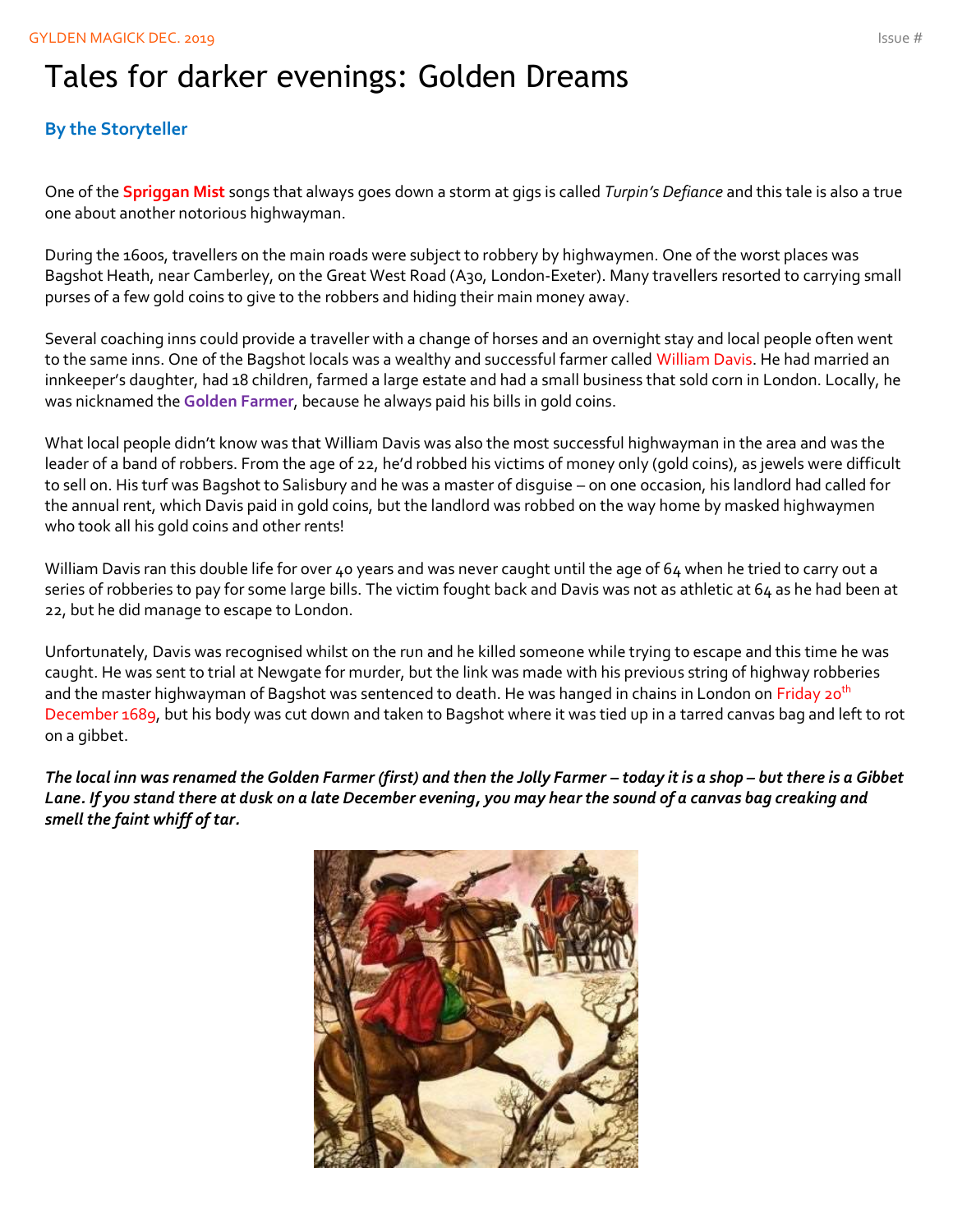# *Seasonal magick for Yule*

## **By Nick the Witch**

Yule is Midwinter, the shortest day and longest night of the year. The time since Samhain has given us rest, reflection and the development of new ideas. At the winter solstice, the cycle of the waning sun stops and the days start to lengthen. An earlier piece in this *GYLDEN MAGICK* looked at stress-relief over Yule – now we're thinking about actual magick.

I was wondering about a spell for Yule, when I was tempted by some of the essential oils in-house, eg tangerine or frankincense. So, here's a few things you could do for Yule to make your place smell wonderful.

- 1. Take some large oranges and stud them with cloves leave them around.
- 2. Slice some apples, pears or oranges into thin pieces and cook them in the oven on a low heat for most of the day until they are dried. Add the dried fruit to pine cones or yew branches for a table decoration.
- 3. For an instant good atmosphere, stew some plums or apples for tea with cloves or cinnamon.
- 4. The traditional Yule plants are bayberry, cinnamon, spruce, pine and frankincense.

#### Incense

While we're thinking about Yule aromas and incense, it isn't that difficult to make your own incense for this season – here's one suggestion – mix the ingredients together and let them dry out.

- $\triangleright$  1 part cinnamon
- $\triangleright$  1 part bayberry
- $\geq$  3 parts cedar
- $\triangleright$  3 parts pine needles.

It is true that aromas can re-create the ambience of past Yuletides and any incense will help this process. You have to decide whether your incense will be loose ingredients for burning on a flame, incense sticks or cones. Any coniferous trees can contribute to a good incense via needles, resins, cones or bark. Do not forget to add a blessing as you mix the incense, just as you would when making herbal remedies or meals…it's the focus and intent that count, as with any magickal activity. So, here's another suggestion for a Yuletide incense.

- $\geq$  2 parts juniper berries
- ➢ 2 parts mugwort
- $\triangleright$  1 part cedar
- $\geq 1$  part dried mistletoe
- $\triangleright$  1 part dried pine needles (or pine resin)
- $\triangleright$  1 part laurel leaves
- $\geq 1/2$  part cinnamon
- $\triangleright$  1/2 part rosemary.

Add your ingredients to your mixing bowl one at a time. Measure carefully and, if the leaves or blossoms need to be crushed, use your mortar and pestle to do so. As you blend the herbs together, state your intent. You may find it helpful to charge your incense with a blessing or incantation. Store your incense in a tightly sealed jar. Make sure you label it with its name and date. Use within three months, so that it remains charged and fresh.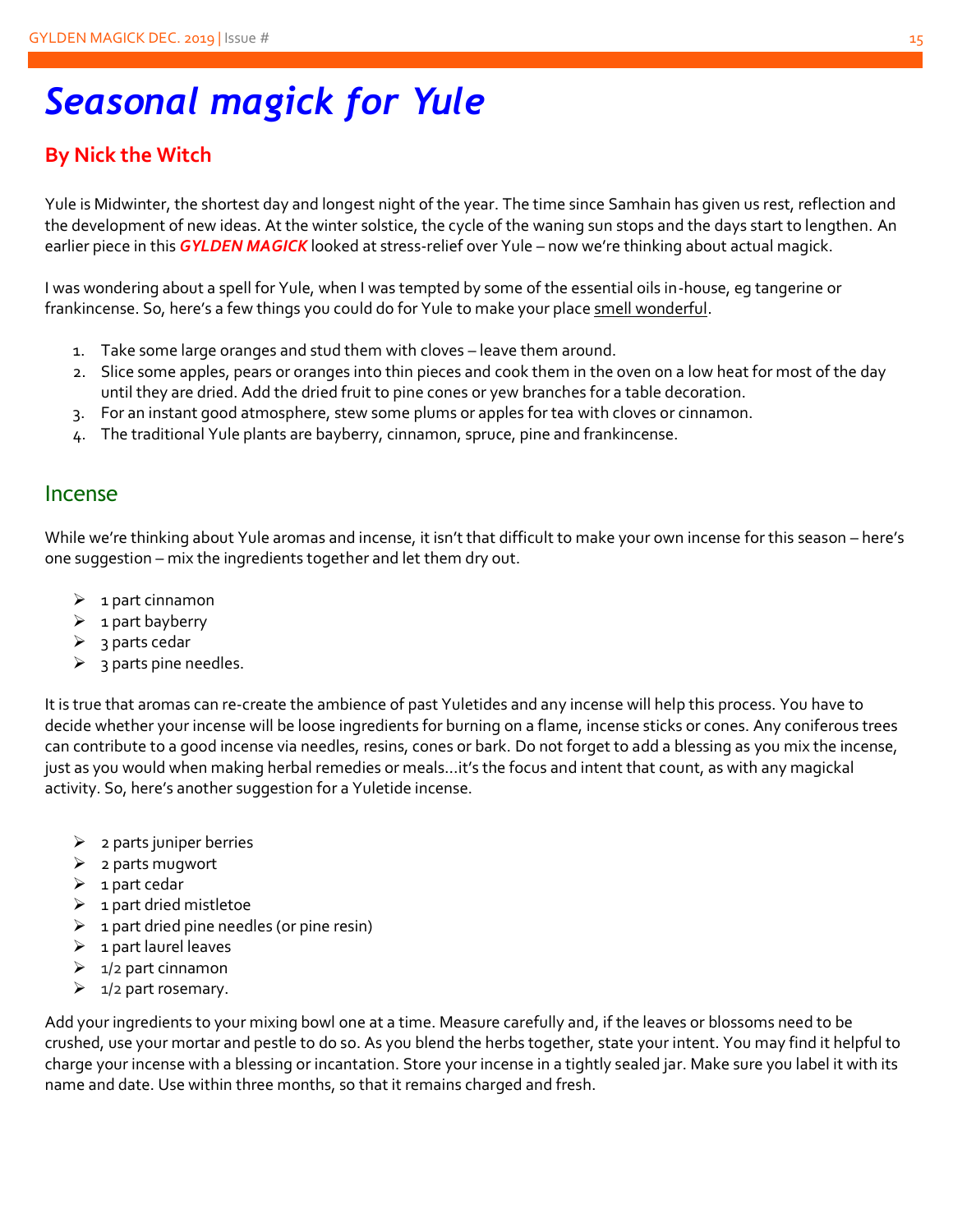| Yule Incense                |
|-----------------------------|
| 3 parts frankincense        |
| 2 parts sandalwood          |
| 2 parts chamomile           |
| 1 part ginger               |
| 1/2 part sage               |
| a few drops of cinnamon oil |
| Elemental Magic             |

Apart from incense, you could create a Yuletide potpourri in a decorative bowl or basket using these ingredients and a small teacup. Once in the bowl, mix the ingredients together gently and add a scent or oil, if required.

- A cup of dried orange peel
- 1/2 a cup of dried lemon zest
- $\bullet$  1/3 of a cup of whole cloves
- 4 cinnamon sticks, broken into smaller pieces
- A handful of pine needles
- A sprig or two of seasonal berries
- A pinch of allspice or ginger.

## Other Yule magick

A Yule tree blessing is an important task for this season. If you're thinking about altar or home decorations for Yule and a tree is in your mind, here is a blessing to use. Light some incense or scented candles, perhaps put on music or get a drink of herbal tea and make the whole thing into a mini-ritual. For the blessing, **you'll need a candle, some water, salt and incense** - as you say the blessing, sprinkle the salt around the tree in a circle (not on the tree, just around it), smudging with the incense, passing the candle over it and adding water to the pot at the bottom.

*By the powers of earth, I bless this tree - as it remains a symbol of life - stable and strong in my home throughout Yule. By the powers of air, I bless this tree - as the cold winter winds blow away the burden of the old year and I welcome renewed energy into heart and home. By the powers of fire, I bless this tree - as the warmth of the sun returns - bringing the end of dark days and life for next year. By the powers of water, I bless this tree - so it may stay bright and green for longer and all can enjoy the harmony and* 

*peace of Yule.*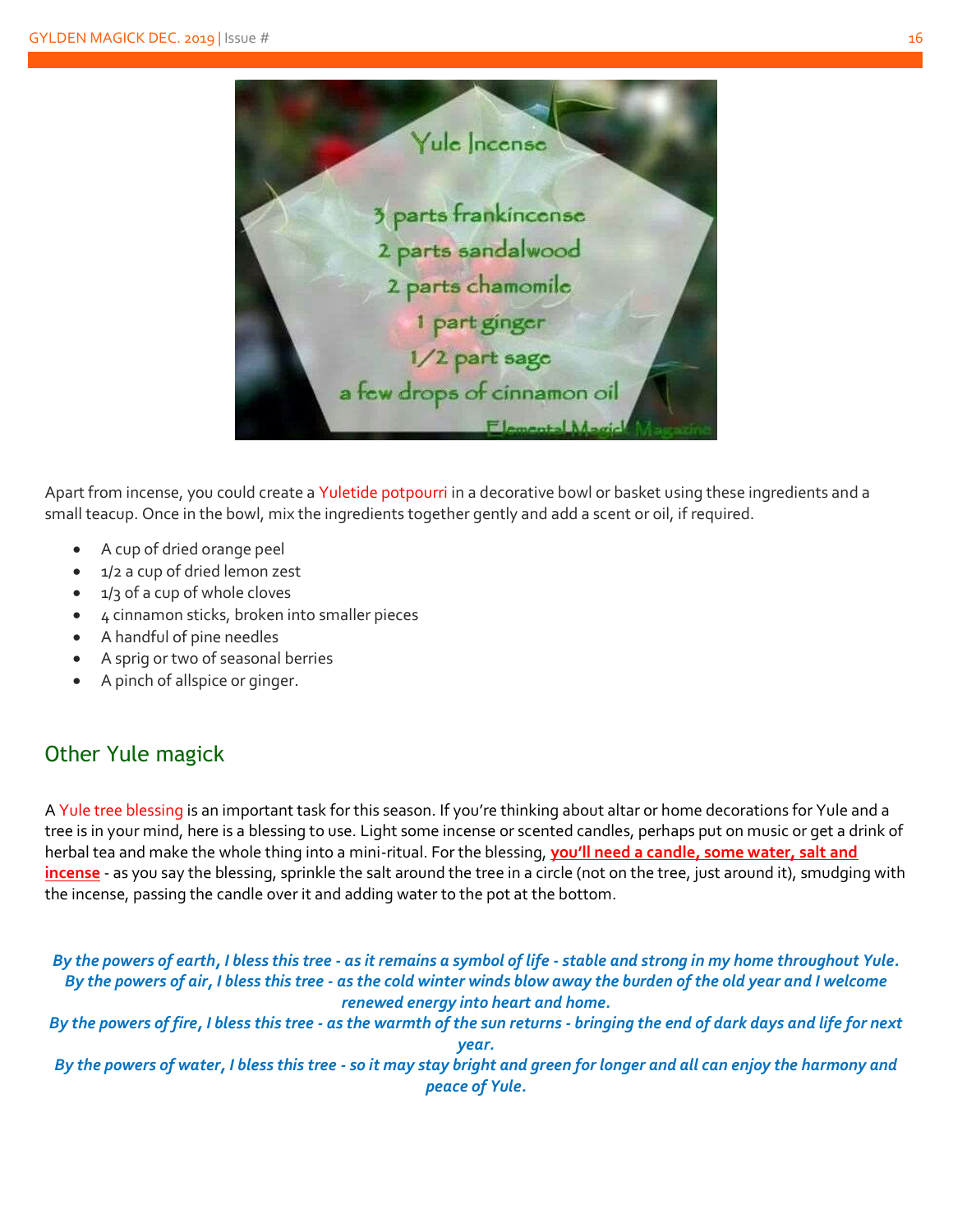A **Yule log** can be decorated in-house by finding a log (about 15 inches long), tying cloth or paper ribbons on it and putting mistletoe, ivy, holly or yew under the ribbons. If you wish, the log can be decorated further by glueing on some seasonal berries or pine cones.

For **decorated fir cones or holly sprigs** that can hang on the Yule tree, take some pieces of holly or fir cones and add some glitter glue to them, to give sparkle and shine. If using holly, tie a few sprigs together using ribbon, making a loop at the top so you can hang it for decoration. If using fir cones, tie some string or ribbon around the base of each one, making a loop so you can hang the decoration. You can add some bells and pagan symbols to the ribbon tie too.

What would Yuletide be if there wasn't a spell to find lost presents or to wish for something magickal?

**Set-up:** Waxing moon, a small star charm, 12 small blue or white crystals, white or silver pouch and a slip of paper.

- 1. Put all the items on a moonlit window-sill for cleansing.
- 2. Write your wish on the paper and anchor it with the star charm.
- 3. Surround the wish/charm with crystals.
- 4. For next 11 nights, add 1 crystal per night to the pouch.
- 5. Each time you add a crystal, say:

*"Samhain has gone and Yule is near, With frost and ice and air so clear. Bring peaceful nights with shining stars, Grant my wish as winter's here. So mote it be."*

- 6. On the final night, put everything remaining into the pouch.
- 7. Carry the pouch with you.

**Note:** any crystals are OK – I keep a little bag of aquamarine, quartz shards, howlite, etc.

A Yuletide message from **Gylden Fellowship** – we wish all our readers a happy Yule and look forward to celebrating the Winter Solstice with some of them. However, we'd like to say special thanks to our **guest authors** in 2019.

| John Rivers                  | Vali Trinity | Rebecca Granshaw                                   | Maxine Cilia            | <b>Tracy Ferris</b> | Basingstoke Pagan Circle  |
|------------------------------|--------------|----------------------------------------------------|-------------------------|---------------------|---------------------------|
| Wayne Davis                  | Paul Pearson | Chris Davenport                                    | Sarah Tilsley           | Kate May            | Rowan & Thorn Druid Grove |
| Julia Pissano                | Simon Hyde   | Lisa Baskerville                                   | Paula Restall           | Mike Dennis         | Andrea Legg-Smith         |
| Sam O'Neil                   |              | Arietta Bryant Avellina Balestri                   | Jonathan Lyceum Argento |                     | <b>Barbara Collins</b>    |
| Ruth Wilkinson/ Violet Flame |              | Zen Holistics Group                                | Jane Davis              | Anne Butler         | Clare Coombes             |
|                              |              | Andrew Merritt/ Spriggan Mist Paul Oakwolf Coombes |                         | Dawnie Tottle       | Seasons of Albion Moot    |

And we look forward to welcoming a slew of new contributors from next month.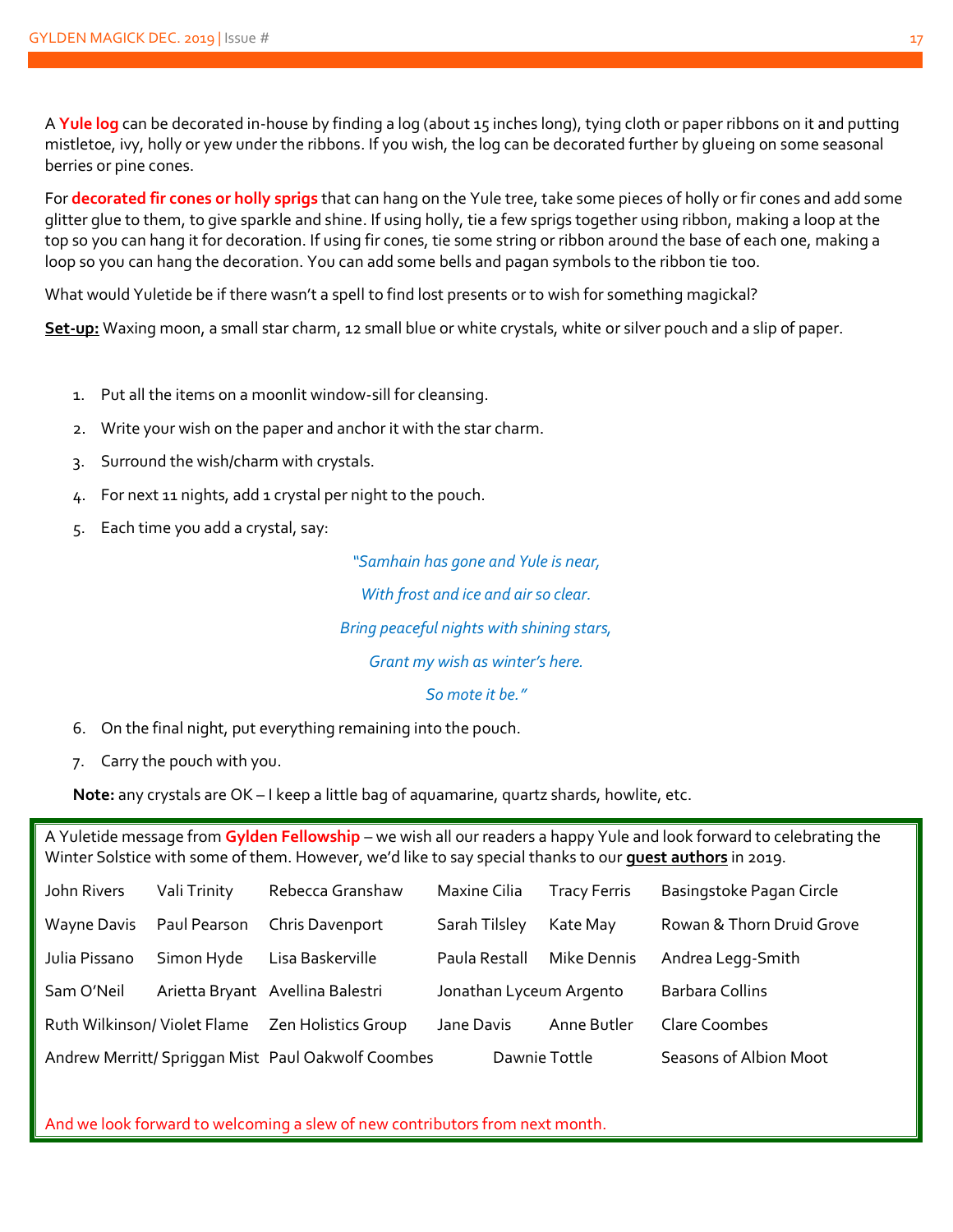# *Profile: Holistic Chi*

#### **By Wayne and Jane Davis**

In March of this year, we decided it was the right time to close Chi Coffee, as we had been running it since 2013. One of the main reasons for closing was to give ourselves more time for ourselves and to concentrate on the things we love to do. In closing Chi Coffee, it meant that we also had to move house, as we lived in the flat above the shop. Now, we live opposite a nature reserve and, following the closure, we took some time out for ourselves.

We decided that we needed to change the name of Chi Coffee for a number of reasons. Someone had opened another shop where we had been located, doing the same work and we wanted a new start. So that we could move on, we chose the name of Holistic Chi. We still provide outside catering to a small number of spiritual events, in and around Portsmouth; however, we mainly concentrate on our healing work.

**Wayne** is continuing his role as the lead member of the **Southampton Witches**, helping with the running of the group and putting on rituals at Matley Wood in the New Forest. He is now spending more of his time teaching and running workshops. At present, he is running two shamanic training groups as well as teaching reiki. He is also continuing with his healing work and now offering to travel to his clients' homes. Now that he has more time, he is getting more involved with protecting Mother Earth and all her creatures.

**Jane** is now working full-time, having taken some time out after closing Chi Coffee and she is still carrying out her healing work. Jane is a qualified aromatherapist, reiki master/teacher, angelic reiki master and lotus chakra teacher. She has started to teach reiki again and, like Wayne, is travelling to clients' homes to offer healings. Next year, Jane will once again be offering readings.

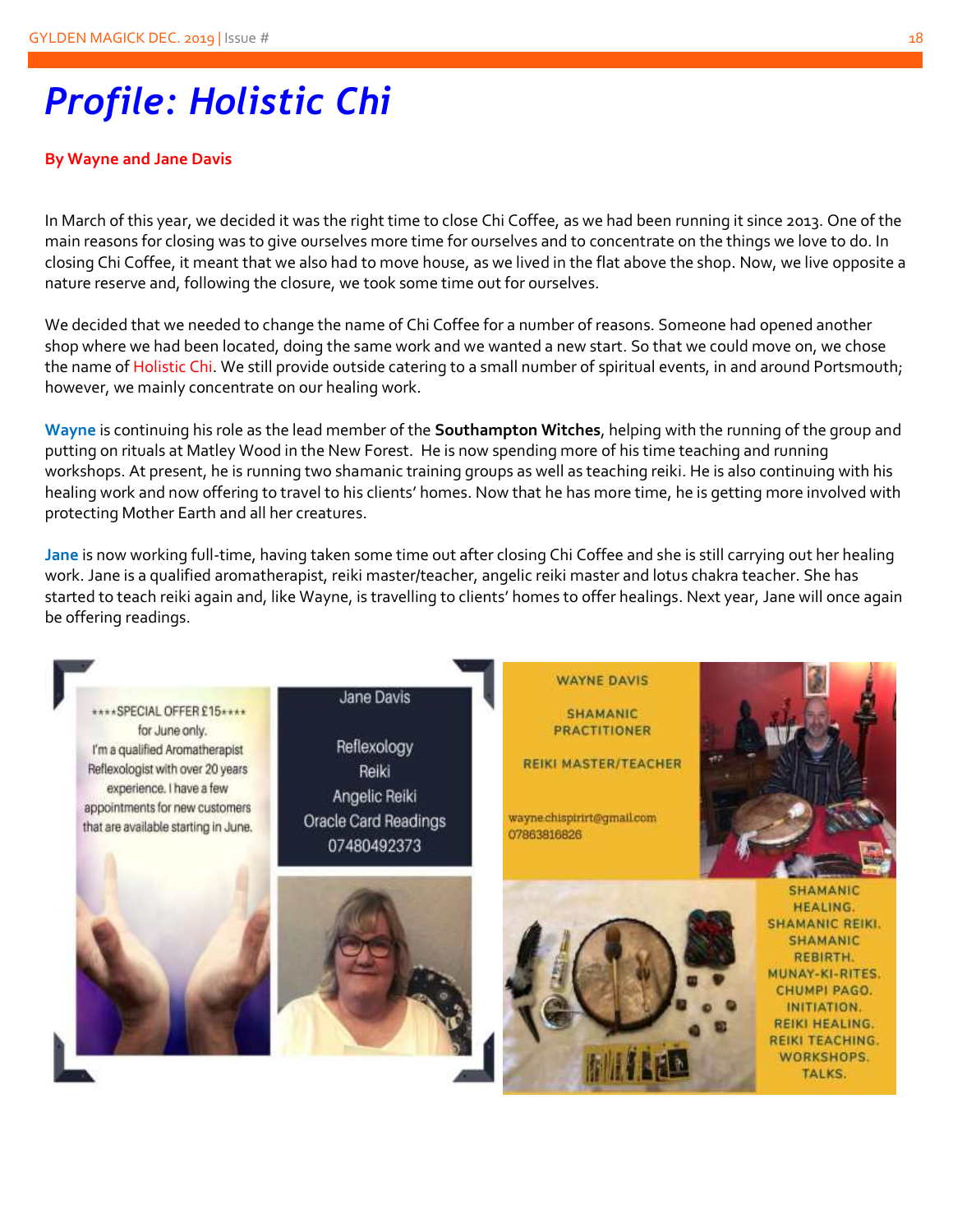# *Environment: helping garden wildlife*

#### **By the Waverley Healing Wheel**

As Wayne Davis mentioned in the Facebook group*, Hampshire Pagans for Environmental Change*, "This Xmas, ask for one present to be a gift to help Mother Nature. This could be in the form of bird feeders, seeds, food for all wildlife, gifts to animal rescue centres or donations to the hunt sabs that are protecting all wildlife from the hunts." The following text looks at different ways to encourage wildlife to use your garden and to increase biodiversity, regardless of the garden size.

- 1. Remember to plant flowers to provide pollen and nectar for bees, butterflies and other insects that perform the vital task of fertilisation – seed and fruit production would drop dramatically without them. Big flowers or those with double heads tend to contain little or no pollen or nectar.
- 2. Also, plant flowers that bloom for as long as possible, eg crocus, Michaelmas daisy or sedum.
- 3. Grow a range of trees, shrubs and climbers or a mixed hedge to provide food and shelter. Larger plants, particularly trees, support more wildlife. As well as providing food in the form of flowers, fruits and seeds, they provide cover and nesting sites for garden animals, from insects to larger species such as birds.
- 4. Smaller trees and shrubs are good for blossom and berries, eg rowan, crab apple, elder, blackthorn and hawthorn.
- 5. Fruit trees support a range of specialist native wildlife and can provide for them while also supplying you with a useful crop.

If your garden is too small for big trees, try to get some planted in the neighbourhood and protect those that are already there – large street trees provide a vital habitat for a range of wildlife that may visit nearby gardens while foraging. Your garden is just one of a network of food sources from an animal's point of view. One valuable attraction to a garden is to have a pond or some type of water. A shallow pond with no fish, but natural water plants is fine and, if possible, sloping sides.

On the recycling side, decayed wood is a habitat for stag beetles and their grubs and also provides hibernation sites. Any unstained or unpainted wood is suitable, although big, natural logs are best, ideally partly buried. Log piles can look quite architectural and rustic, though many people prefer to tuck them out of sight. And so, we come to compost, which helps all the plants and wildlife in the garden here are some advantages.

- Compost makes for healthy soil, which is good for everything living in it and growing on it.
- It's an excellent mulch, free and easy to produce.
- Unlike organic matter imported from elsewhere, it comes without packaging avoid peat-based compost.
- Compost heaps shelter many small creatures, eg slow worms or grass snakes.

And now, for some final wildlife welfare tips, here's a few extra points.

- **1.** Provide food and clean water all year for garden birds, ideally a mixture of peanuts, sunflower hearts, seeds, kitchen scraps and fat balls – feeding tables should not be accessible to predators.
- 2. Think about leaving part of your garden to become a meadow with piles of leaves and twiggy debris to give both food and habitat for many species. Piles of stones also make good habitat, particularly for hibernating reptiles and amphibians - at the back of borders or even behind the shed. Letting a few areas of lawn grow longer allows some shelter for wood mice, voles and shrews - and food for some butterfly caterpillars.
- 3. Avoid synthetic pesticides
- 4. Try to grow some wildflowers among the grasses.
- 5. Rock gardens and gravel beds are attractive to mason bees.
- 6. Might be a little early for this tip, but I went to the open day at Winkworth Arboretum earlier in 2019 and there was a company with alpacas. One of the products I bought was a bird-feeder, stuffed with alpaca fur that had been moulted. The point is that birds can use such offcuts to line their nests.